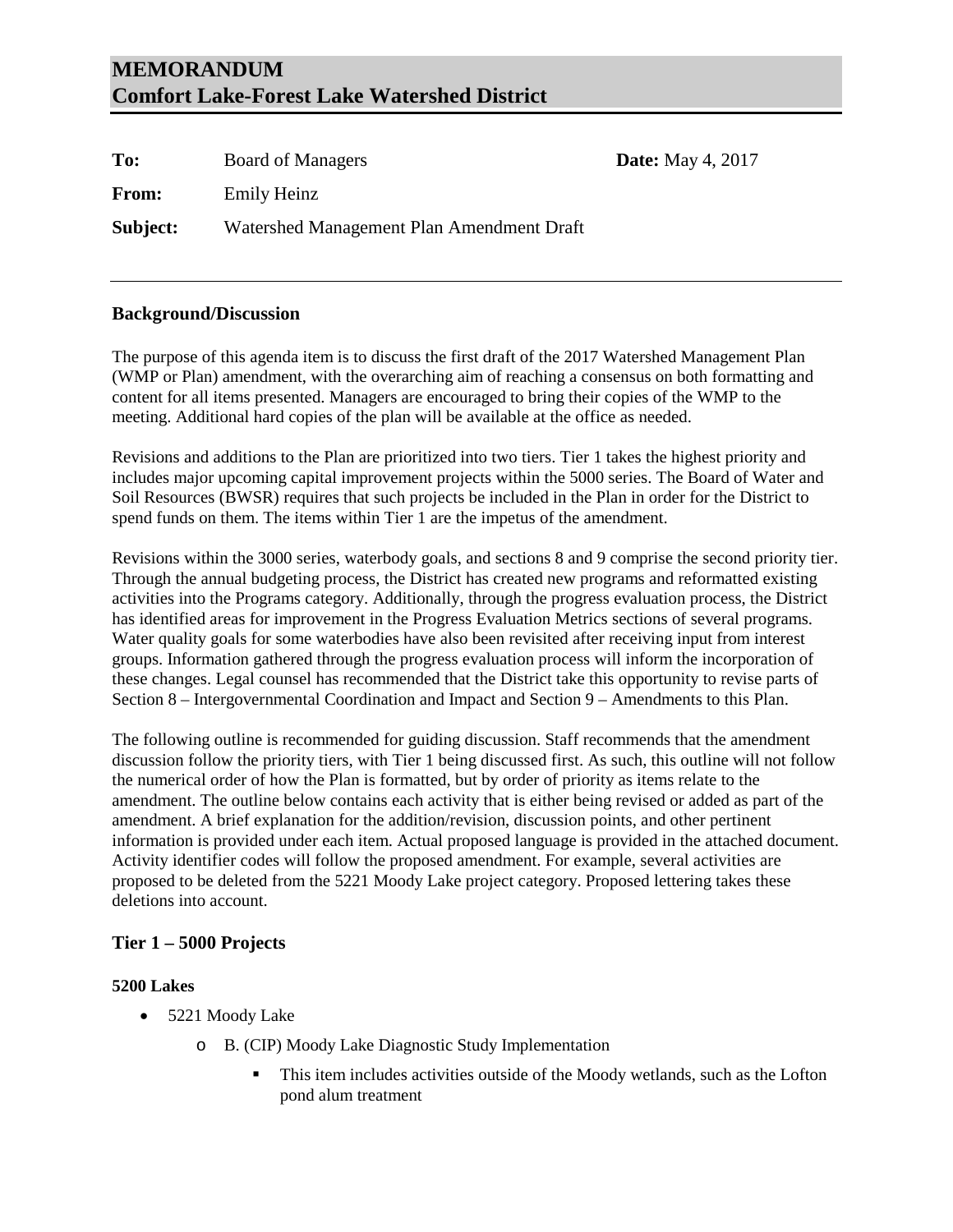- o C. Alum Treatment
	- **Minor addition regarding Diagnostic Study Implementation**
- 5222 Bone Lake
	- o F. (CIP) Bone Lake Diagnostic Study Implementation
		- Allows for implementation of activities identified through Diagnostic Study
- 5225 Little Comfort Lake
	- o D. (CIP) Little Comfort Lake Phosphorus Source Assessment Implementation
		- Allows for implementation of activities identified through Phosphorus source Assessment
- 5226 Shields Lake
	- o C. Shields Lake Diagnostic Study and Implementation Plan
		- Retroactively incorporate completed Diagnostic Study
	- o D. (CIP) Shields Lake Diagnostic Study Implementation
		- Allows for implementation of activities identified through the Shields Diagnostic Study, such as the Stormwater Harvest and Irrigation Reuse System and Alum Treatment Project. The CWF grant for this project was applied for under WMP item 5228B Forest Lake Diagnostic Study Implementation.
- 5228 Forest Lake
	- o B. (CIP) Forest Lake Diagnostic Study Implementation
		- **More detail added per EOR input from experience with ongoing study.**
	- o K. Washington Judicial Ditch 6 Assessment and Implementation Plan
		- Added to incorporate upcoming acquisition of ditch authority
	- o L. (CIP) Washington Judicial Ditch 6 Improvements Implementation
		- Allows for implementation of activities identified through WDJ 6 Assessment and Implementation Plan

## **5400 Wetlands**

- 5422 Bone Lake
	- o G. Wetland Restoration Feasibility & Design (all SBL subwatersheds)
		- More accurately represents necessary feasibility and design components of upcoming Bone Lake Partially Drained Wetland Restorations project
	- o H. (CIP) Wetland Restoration Implementation (all SBL subwatersheds)
		- Implementation portion of Bone Lake Partially Drained Wetland Restorations project. Language also allows for implementation of other potential projects down the line.

## **CIP Implementation Schedule and Cost Table**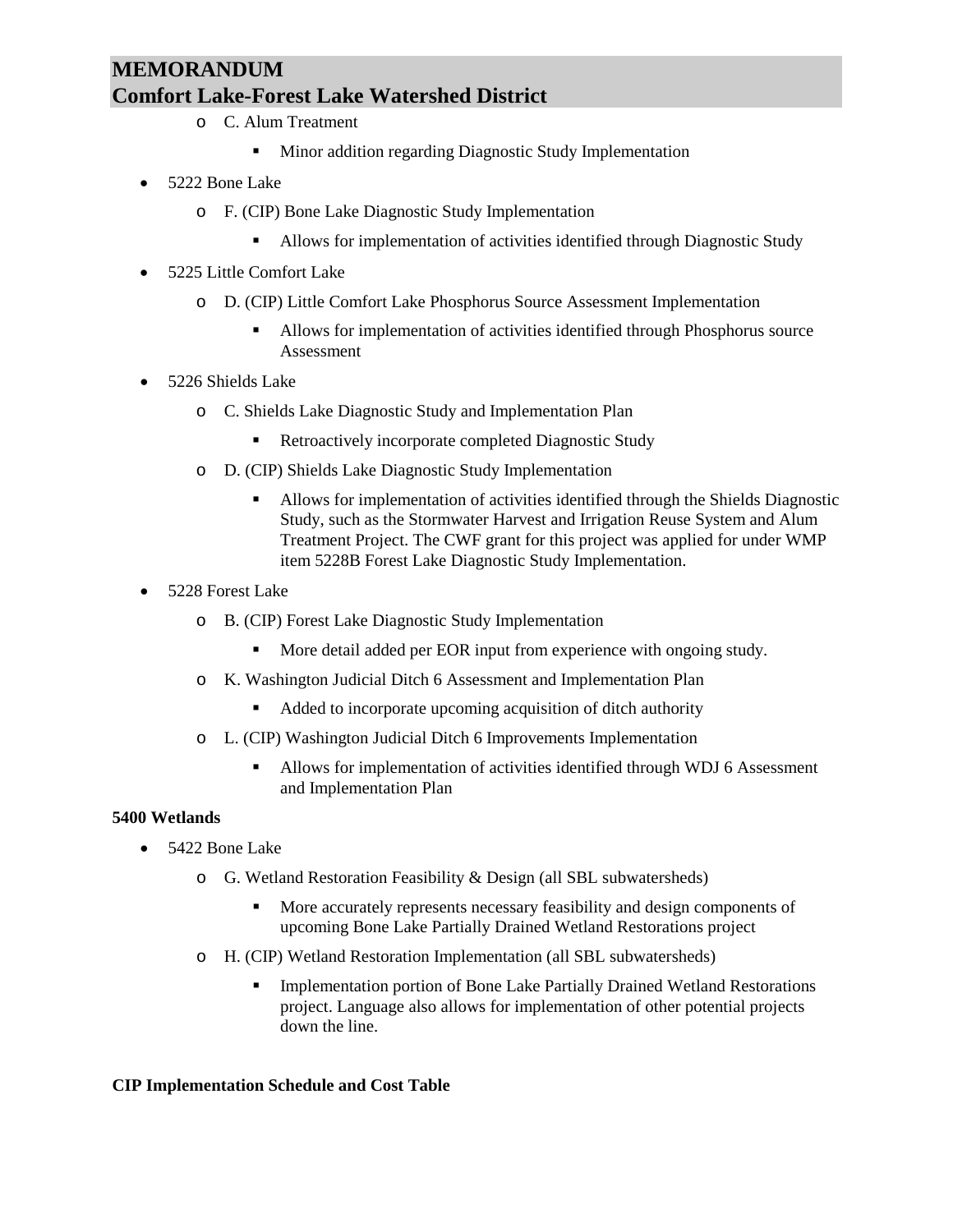A draft implementation schedule and cost table showing proposed formatting is attached. Specific timeframes and costs will be brought to the next board workshop.

# **Tier 2 – 3000 Programs, Water Resource Goals, and Plan Amendment Section**

**Progress Evaluation Metrics** (Only proposed revised metrics are listed here. Some metrics are proposed to remain as is. New metrics for new programs may be discussed under each specific program, following discussion of the revised metrics.)

- 3002 Permitting
	- o Incorporate feedback from progress evaluation/progress report drafting process
- 3004 Non-Point Source Pollution Abatement Program
	- o Recommend moving away from the mentality of measuring progress based on how much money is spent. Spending money doesn't necessarily mean that goals are being reached. Other metrics for evaluating program effectiveness are proposed.
- 3005 Education and Outreach
	- o Recommend adding more specific guidelines for measuring progress in the program. Initial metric is open to interpretation, which can be a good thing, but doesn't provide much structure for evaluation. Suggested metric aims to provide more structure, but still leave room for other ideas.

## **3009 Grant Research and Preparation**

• New program added through iterative annual budget process.

## **3010 Operations and Maintenance**

• New program added through iterative annual budget process.

#### **3011 Aquatic Invasive Species Prevention and Management**

- Semi-new program added through combination of modifying existing activities included in 5000 series and iterative annual budget process.
- 20A. (District-Wide) Comprehensive Plan and Policy Development
	- o Over the past three years the AIS Prevention and Management Program has grown exponentially, and has largely taken shape through the adaptive management feedback loop. The development of a comprehensive plan and policy will allow this program to take a more formal shape, while still allowing room for adaptive changes over time. This activity would develop a clear policy, targeted goals, and specific procedures for implementing this complex and multi-faceted program.
- 20B. (District-Wide) Watercraft Inspections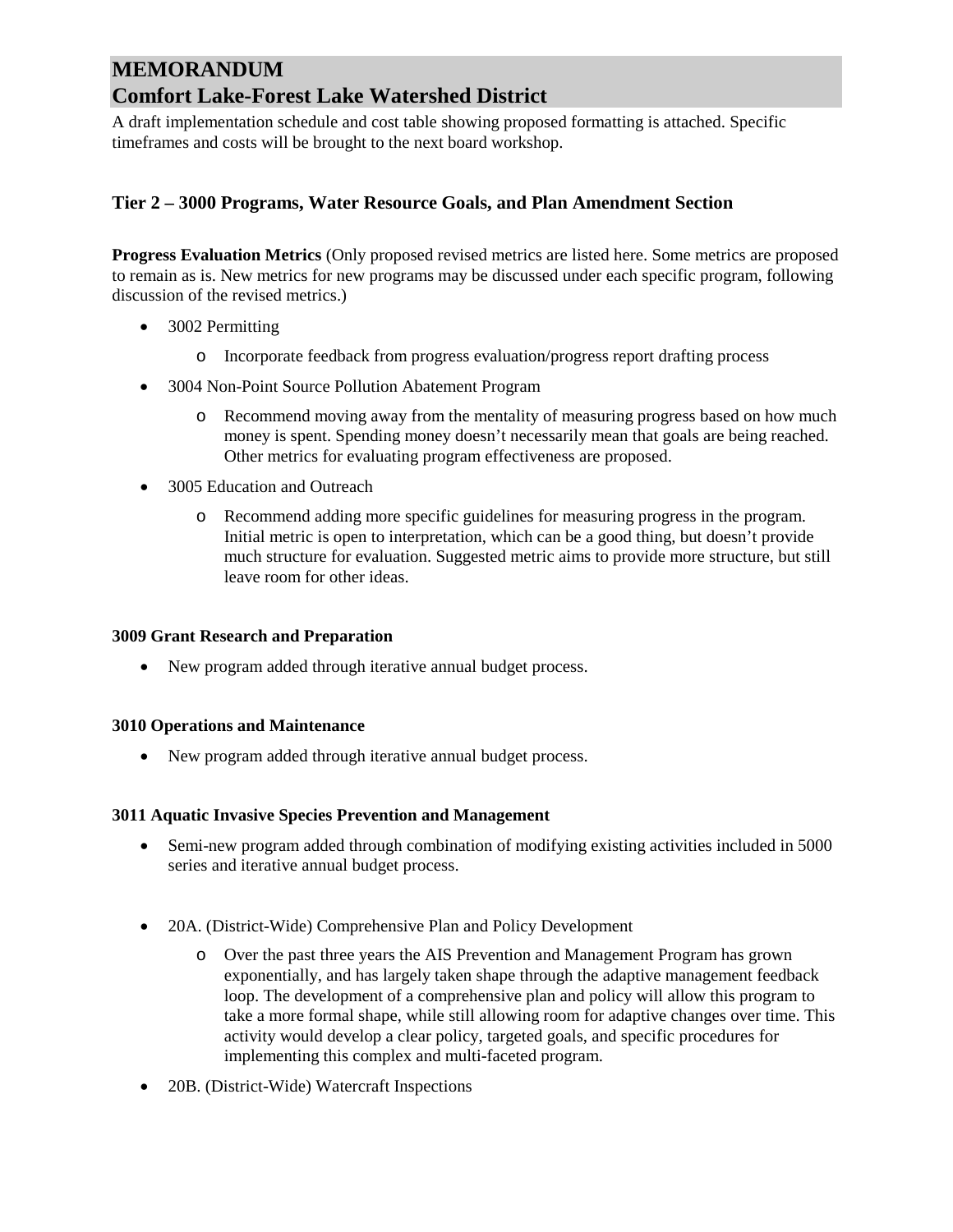- o This activity would replace the existing "Summer Boat Launch Monitoring." Proposed language is based on three main sources: other organizations' AIS plans (e.g. DNR's State Management Plan for Invasive Species), the District's experiences with the program since it's conception, and public input received in late 2016/early 2017.
- 20C. (District-Wide) AIS Prevention at Boat Launch Sites
	- o Modified from recent budget line item, Boat Launch Site Upgrades. This will be an ongoing activity for the District to keep track of. There is always room for improvement on educational signage and resources at public boat launches, especially considering the ever-changing climate of AIS in Minnesota.
- 20D. (District-Wide) AIS Early Detection and Rapid Response
	- o This activity would incorporate two recent budget line items: Rapid Response Fund and Zebra Mussel Monitoring. By combining these two closely-related line items into a single activity, the District can address them in a comprehensive way while leaving room for additional related activities such as the drafting of early detection rapid response planning documents.
- 20E. (District-Wide) Invasive Species Pilot Control Projects
	- o This is an existing activity in the Plan. One minor revision is proposed with regard to Forest Lake and zebra mussels/starry stonewort.
- 20F. (District-Wide) Point-Intercept Macrophyte Survey
	- o Modified version of the existing "Macrophyte and Invasives Survey" with specific mention of invasive species taken out. The thought here is to move the "invasives survey" piece into the next line item, "Aquatic Invasive Species Management". The purpose of this activity will be to focus on performing periodic point-intercept surveys on lakes that include all macrophytes. Invasives won't be the focus of these surveys, but they would still be part of them.
- 20G. (District-Wide) Aquatic Invasive Species Management
	- o Language for this activity comes from multiple sources including the current Plan, Minnehaha Creek Watershed District's long-term AIS plan, and the District's experience with AIS management activities over the past few years. This section is kept relatively broad, with the plan of establishing more detailed specifics under activity 3011-20A Comprehensive Plan and Policy Development.
- 20H. (District-Wide) Rough Fish Management
	- o This activity includes all of the same language that currently exists within the plan, plus some additional details on fish surveys that seem particularly relevant to this activity.

# **Section 8 – Intergovernmental Coordination and Impact**

## **Section 9 – Amendments to this Plan**

Legal counsel has provided some proposed text for replacing parts of this section. The first two paragraphs of this section would remain the same, while the remainder would be replaced with the red underlined text provided in the attachment.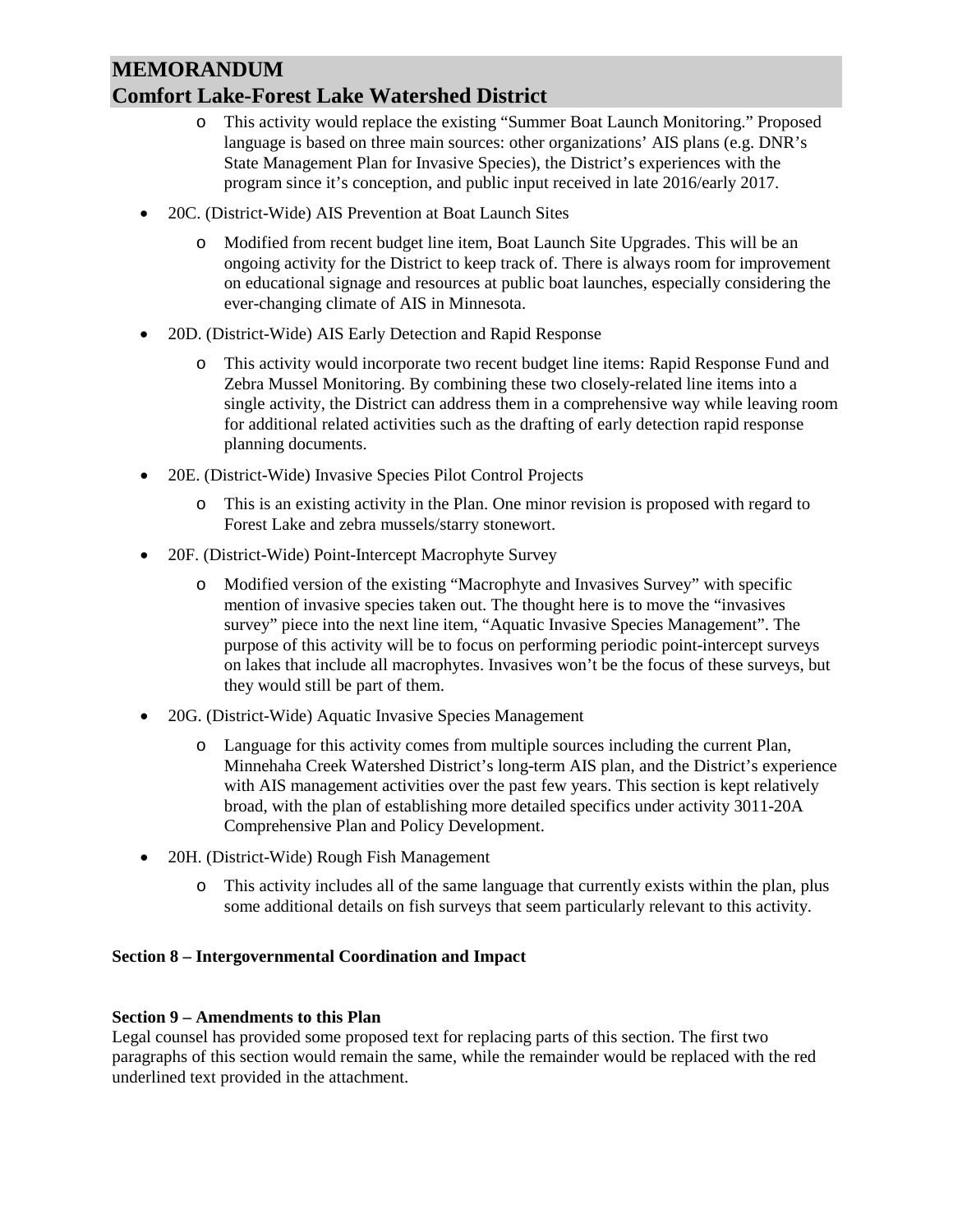# **Water Resource Goals**

Lake Water Quality Goals Table

This table has been modified from the existing table in several ways:

- Reformatted to more clearly show which values are being shown
- Removed TP loads, per EOR recommendation. We're ultimately tracking by in-lake TP concentration – and the loads may be refined by future modeling/monitoring efforts.
- Using five-year average concentrations instead of average over entire monitoring history. Fiveyear averages compare directly to how goals are defined.
- Recommend removing Heims Lake from this table, as it is not monitored on a regular basis and it does not have a lake summary page in Volume II.

## Bone Lake

- The Bone Lake Association has requested the following changes to Bone Lake's 2020 water quality goals
	- o Maintain a water quality rating of B instead of C
	- $\circ$  Achieve a five-year mean summer phosphorus concentration at or below 30  $\mu$ g/L instead of  $40 \mu g/L$ .
	- o Maintain a mean summer Secchi depth no less than 7 feet instead of 4 feet.
- In response to this, EOR recommends that reducing the 2020 goal to 30  $\mu$ g/L is too short of a timeframe. There needs to be time for projects to be implemented in the watershed, and then additional lag time for the lake to respond. However, a goal of 30 µg/L by 2030 is reasonable given the level of implementation currently going on in the watershed, the planned improvements to upstream Moody Lake, and the fact that the current 5-year average is at  $40 \mu g/L$ . Proposed revisions to the 2030 goals are provided in the attached document.

Forest Lake

• Manager Schmaltz, along with other members of the Forest Lake Lake Association, have requested that the water quality goals for Forest Lake be reconsidered and made more aggressive. EOR recommends that the 2030 goals can be made more aggressive while remaining achievable. Modeling suggests that implementation of the Shields Lake Stormwater Harvest project,  $3<sup>rd</sup>$  Lake Pond project, and enhanced street sweeping is predicted to achieve an in-lake phosphorus concentration of 32.6 µg/L. Additional implementation of projects in WJD6, Hayward and Castlewood East is predicted to achieve 30.1 µg/L. Additionally, the residence time for the whole lake is just over 2 years. Therefore, phosphorus reductions to the lake will take at least 2 years before we see a response in in-lake TP concentration. Proposed revisions to the 2030 goals are provided in the attached document.

# **Next Steps**

Staff recommends that the Board discuss potential dates for a follow-up workshop to discuss any additional revisions resulting from the May  $11<sup>th</sup>$  meeting, as well as the final CIP implementation schedule and cost table. Late May or early June is recommended. Staff hopes to reach a final consensus on the amendment at this next workshop, then begin the process of BWSR and other agency review. After the agency review period, a public hearing will need to be held to allow for public comment on the final amendment.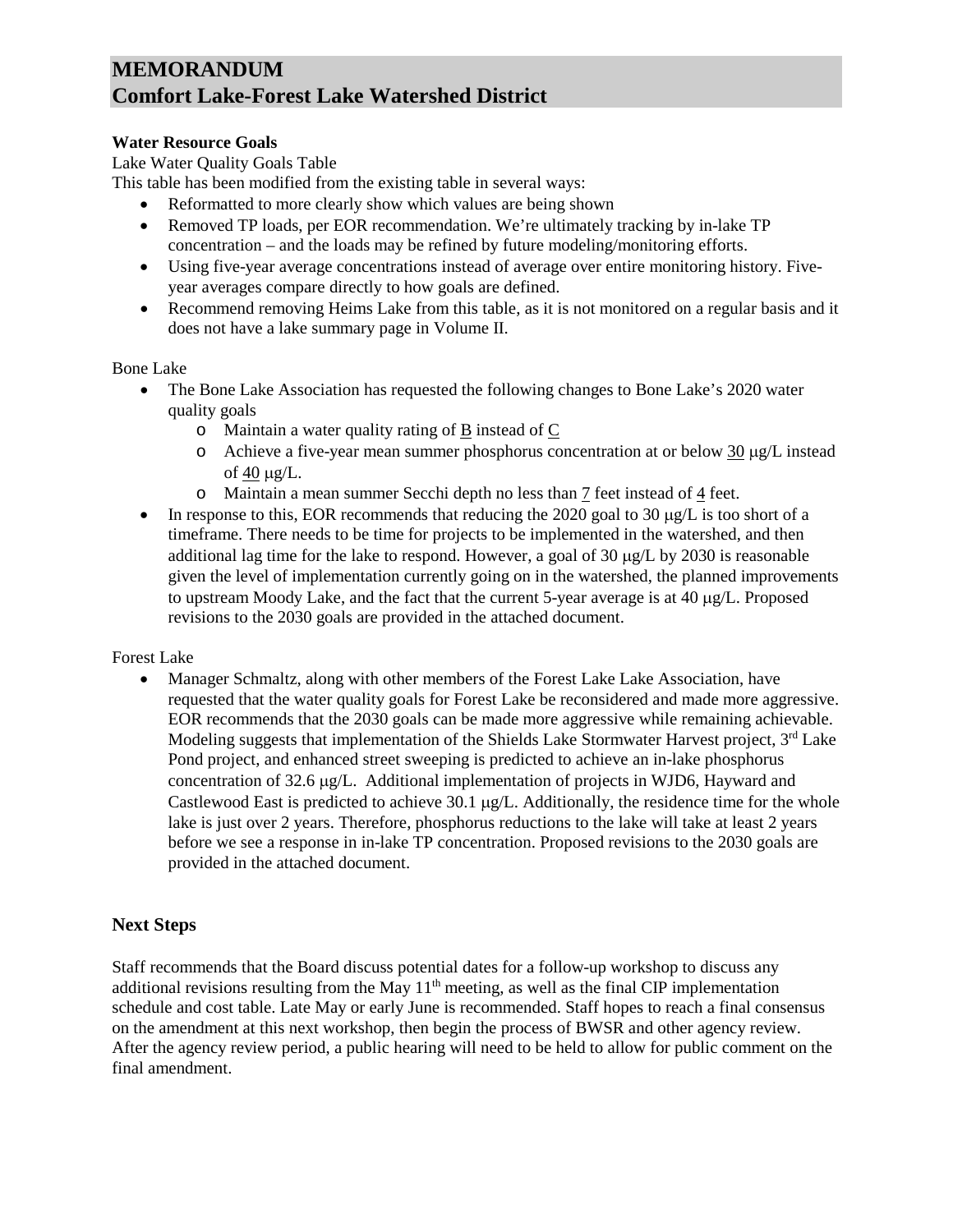**Attached:** CLFLWD Watershed Management Plan 2017 Amendment – Draft Language, Draft CIP Implementation Schedule and Cost Table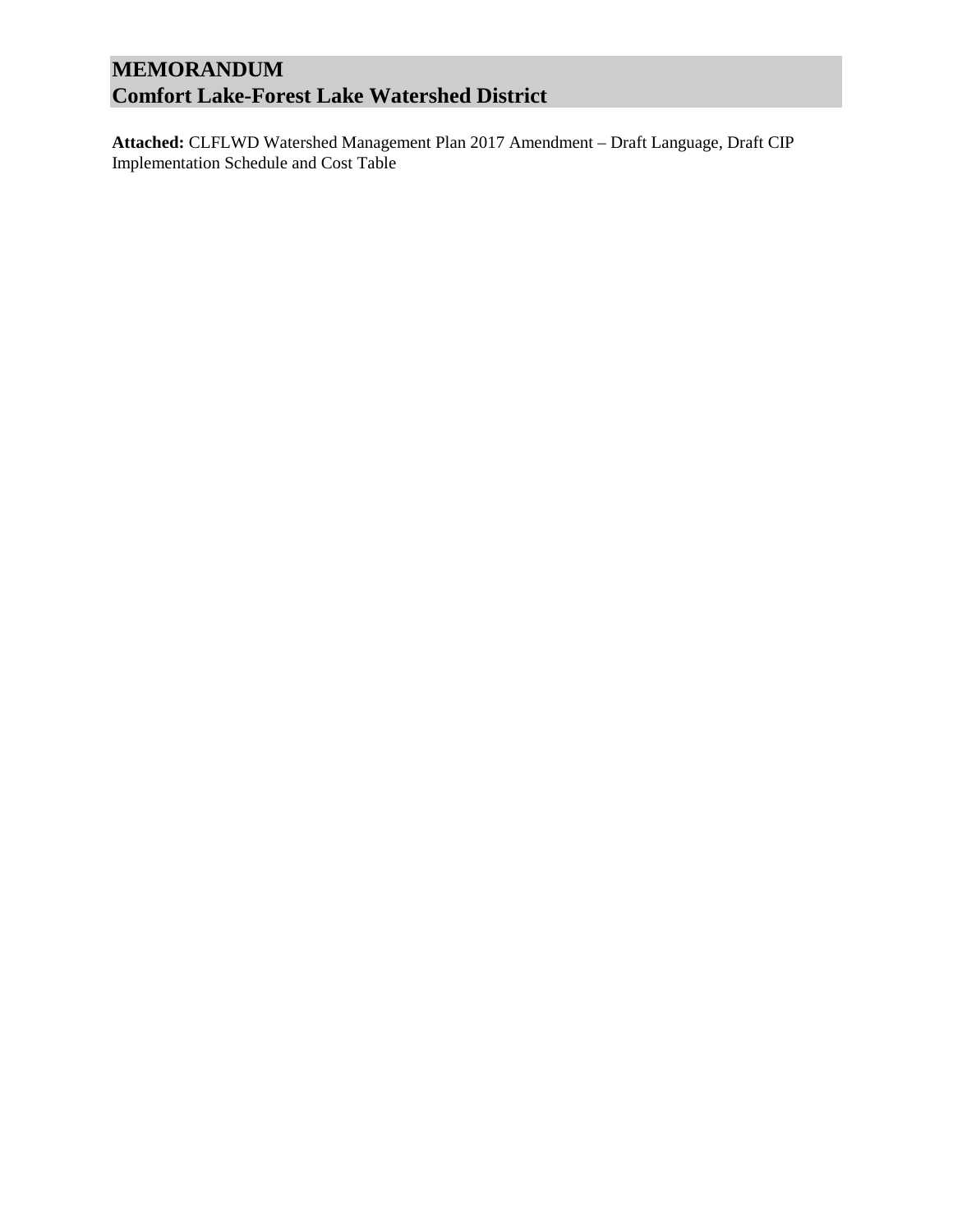# **CLFLWD Watershed Management Plan 2017 Amendment – Draft Language**

Text shown in red and underlined is proposed new language for plan. Text in black exists in current plan. May be moved/reformatted from existing plan, but remains the same otherwise. Text in black and strikethrough is proposed deletion from existing plan.

*Note that Progress Evaluation Metrics for all existing and proposed programs are included for review purposes. May not recommend changing current metrics for all programs.* 

# Volume I

# **Section 4 – IMPLEMENTATION**

# **Projects (5000 Series)**

*Some existing unchanged activities are included below to provide reference for proposed formatting/numbering.* 

# **4.6.2 Lakes (5200 Series)**

#### **District-Wide (5220)**

- A. Volume Control Facility Planning & Design: The District has identified the management of runoff volume as a key method to move toward pre-development hydrology and reduce phosphorus loads and flooding concerns. The District Rules allow the use of banked volume credits in cases where volume control has been maximized on site. Implementing a successful volume control banking facility requires an understanding of the watershed in terms of the nutrient reduction needs, flooding issues caused by excessive runoff volume and the physical constraints of the system. The volume control facility siting and feasibility evaluation process will include a needs-based assessment of subwatersheds throughout the District. Once priority watersheds are selected, site evaluations will be required to determine suitability for regional stormwater volume banking projects. Ultimately, a feasible volume control facility location will be identified. Identified facilities may be used as volume control banks or to provide needed volume control and water quality benefits for the District.
- B. (CIP) Volume Control Facility Implementation: The District Rules allow the use of banked volume credits in cases where volume control has been maximized on site, however no bank sites have been constructed at this time. The District will construct a volume control facility to be used as a volume bank for properties that cannot provide volume control under District Rules due to unfavorable site conditions. Construction will be based on findings of the volume control feasibility study (5220A).
- C. Invasive Species Control Pilot Projects: Lead or partner on pilot projects and studies needed to control and minimize the entry of invasive species into District lakes. The District will lead or actively partner to implement pilot projects and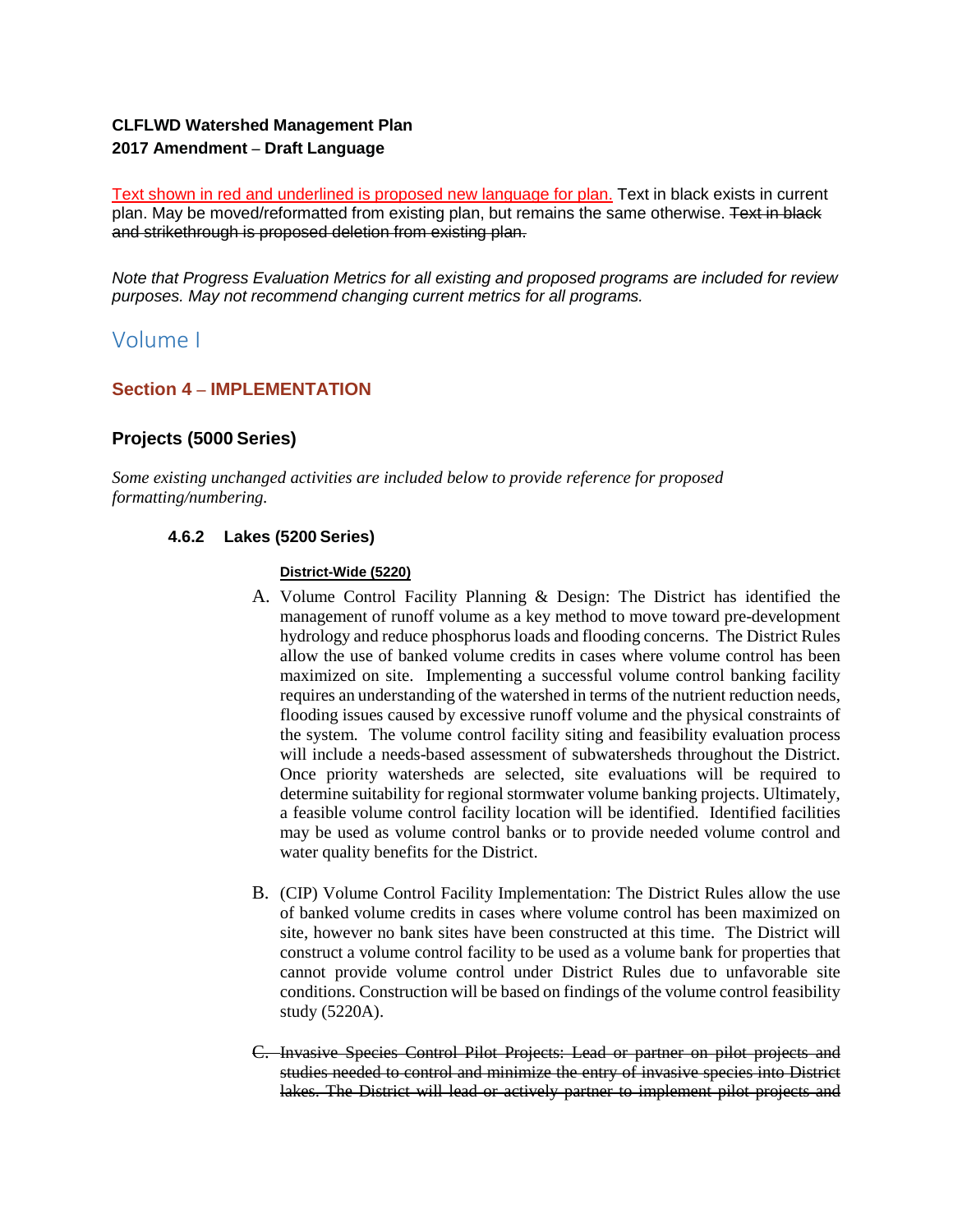studies to test innovative methods to limit and control the entry and spread of invasive species in the District's lakes. An example of an invasive species control and risk management study that may be pursued is the evaluation of the susceptibility of Forest Lake to zebra mussels or the addition of iron to the lake bed to manage curly-leaf pondweed. Methods found to be effective will be implemented as appropriate throughout the District.

D. C. Chemical Treatment of Inflows: A method to be considered through adaptive management after completion of planned projects for each lake is the chemical treatment of inflows. If, through adaptive management evaluation, it is identified that lake water quality is not trending toward improvement and no additional "on the ground" water quality practices, including innovative practices, are found to be effective in the lake's watershed, then chemical treatment of inflows is an option that should be considered. This method treats lake inflow with chemicals that bind to phosphorus, causing it to settle out and be collected.

#### **Moody Lake (5221)**

- A. (CIP) Moody Lake Inlet Fish Barrier: Rough fish disturb the bottom sediments of lakes and can cause increases in the internal load of phosphorus in the lake when the fish are overly abundant. Moody Lake was identified as a lake with overabundant rough fish. To address the movement of rough fish into Moody Lake the District will install a fish barrier at the inlet to Moody Lake. The barrier at the lake inlet will limit the movement of rough fish into habitat areas in the wetland north of Moody Lake. The fish barrier is planned to use an innovative design that prevents fish passage upstream and downstream. The method is appropriate for low-gradient sites and includes the installation of draintile on the upstream side of a culvert. The project is expected to be funded through grants and supported by District funds.
- B. Curly-Leaf Pondweed Management: Manage curly-leaf pondweed in Moody Lake to reduce the internal phosphorus load. Curly-leaf pondweed will be managed, as allowed by DNR, through herbicide or harvesting treatments annually to limit the growth and decomposition of vegetation that results in an increase in the phosphorus load to the lake.
- C. B. (CIP) Moody Lake Diagnostic Study Implementation: The CLFLWD will implement the phosphorus reduction activities as identified in the Moody Lake Phosphorus Source Assessment. The Moody Lake Diagnostic Study was completed by the District to identify additional sources of watershed phosphorus sources to Moody Lake. Measures implemented may include sedimentation basins, wetland and pond alum treatments, wetland restorations, and filtration features.
- D. C. Alum Treatment: Conduct alum or other in-lake treatment to reduce the internal load of phosphorus to Moody Lake. First, the rough fish population likely would be stabilized through harvesting (previously completed project and 5221D) and installation of fish barriers (5221A), and watershed loads reduced through the Moody Lake Diagnostic Study Implementation. Then the lake would be treated with alum or other in-lake treatment to reduce the release of phosphorus from lake bottom sediments.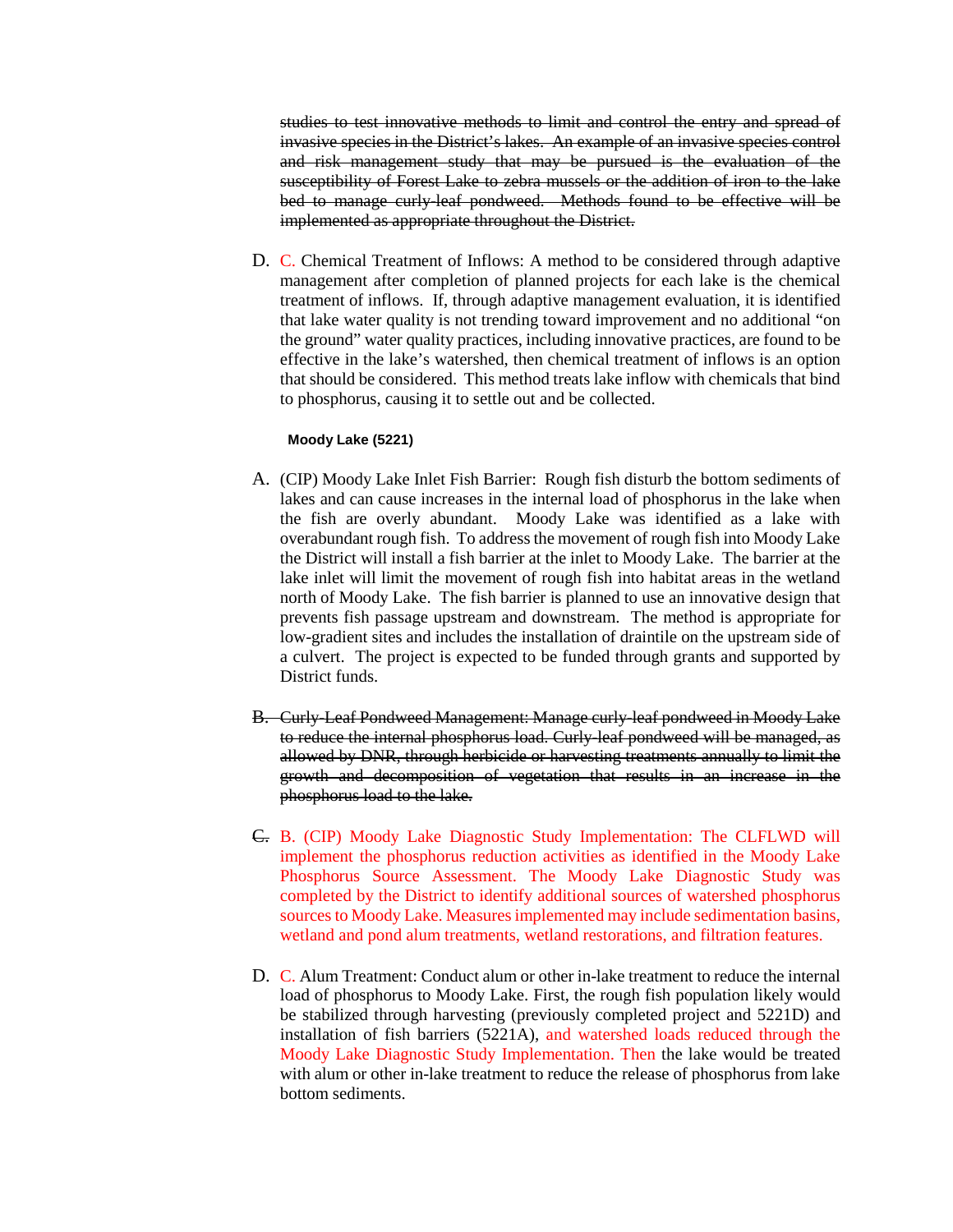- E. Rough Fish Management: Remove rough fish to limit resuspension of lake bottom materials and reduce internal phosphorus load in Moody Lake. Rough fish harvests will be conducted on the lake to decrease the rough fish population to a level that does not detrimentally impact the lake water quality.
- E. Macrophyte & Invasives Survey: A survey of aquatic macrophytes will be conducted periodically on Moody Lake to track the balance of aquatic vegetation. Aquatic macrophytes provide a metric of lake health that supports the water quality data collected by the District. The intent is to conduct an aquatic macrophyte survey every five years for the active recreation lakes of the District. The macrophyte survey will document the aquatic vegetation of the lake. In addition, an evaluation of the presence and extent of any invasive aquatic species will be conducted more frequently to be able to proactively manage invasive species and to track the effect of any aquatic invasive management conducted. Macrophyte surveys will be coordinated with the Department of Natural Resources.

#### **Bone Lake (5222)**

- A. (CIP) Bone Lake Inlet and Outlet Fish Barriers: Rough fish disturb the bottom sediments of lakes and can cause increases in the internal load of phosphorus in the lake when the fish are overly abundant. Bone Lake was identified as a lake with overabundant rough fish. To address the movement of rough fish into Bone Lake the District will install a fish barrier at the outlet of Bone Lake and at the inlet to Bone Lake from Moody Lake in order to limit the movement of carp within the Bone Lake system. The barrier at the lake outlet will limit the possibility of fish moving into the lake from the outlet stream and the barrier at the inlet from Moody Lake will limit the movement of carp into habitat areas in the wetland between Bone and Moody Lakes. The fish barriers are planned to use an innovative design that prevents fish passage upstream and downstream. The method is appropriate for low-gradient sites and includes the installation of draintile on the upstream side of a culvert. The project is expected to be funded through grants and supported by District funds.
- B. Bone Lake Infiltration Basin Planning and Design (SBL07 subwatershed): Plan and design an infiltration basin to provide volume reduction and water quality improvement for drainage through subwatershed SBL07. The likely site is east of the creek and along Oakhill Road North. The project would include diversion of flow to a constructed infiltration or water quality treatment basin.
- C. (CIP) Bone Lake Infiltration Basin Implementation (SBL07 subwatershed): Construct an infiltration basin to provide volume reduction and water quality improvement for drainage through Bone Lake subwatershed SBL07 based on the design developed (5222B). The facility will likely need to be located with private landowner participation. .
- D. Shoreline Survey: Conduct a shoreline survey to identify areas for improvements in shoreline buffers and lakescaping and to provide a means for documentation of changes in shoreline condition. The shoreline survey is planned to include photographs of the entire shoreline of the lake. The shoreline survey could also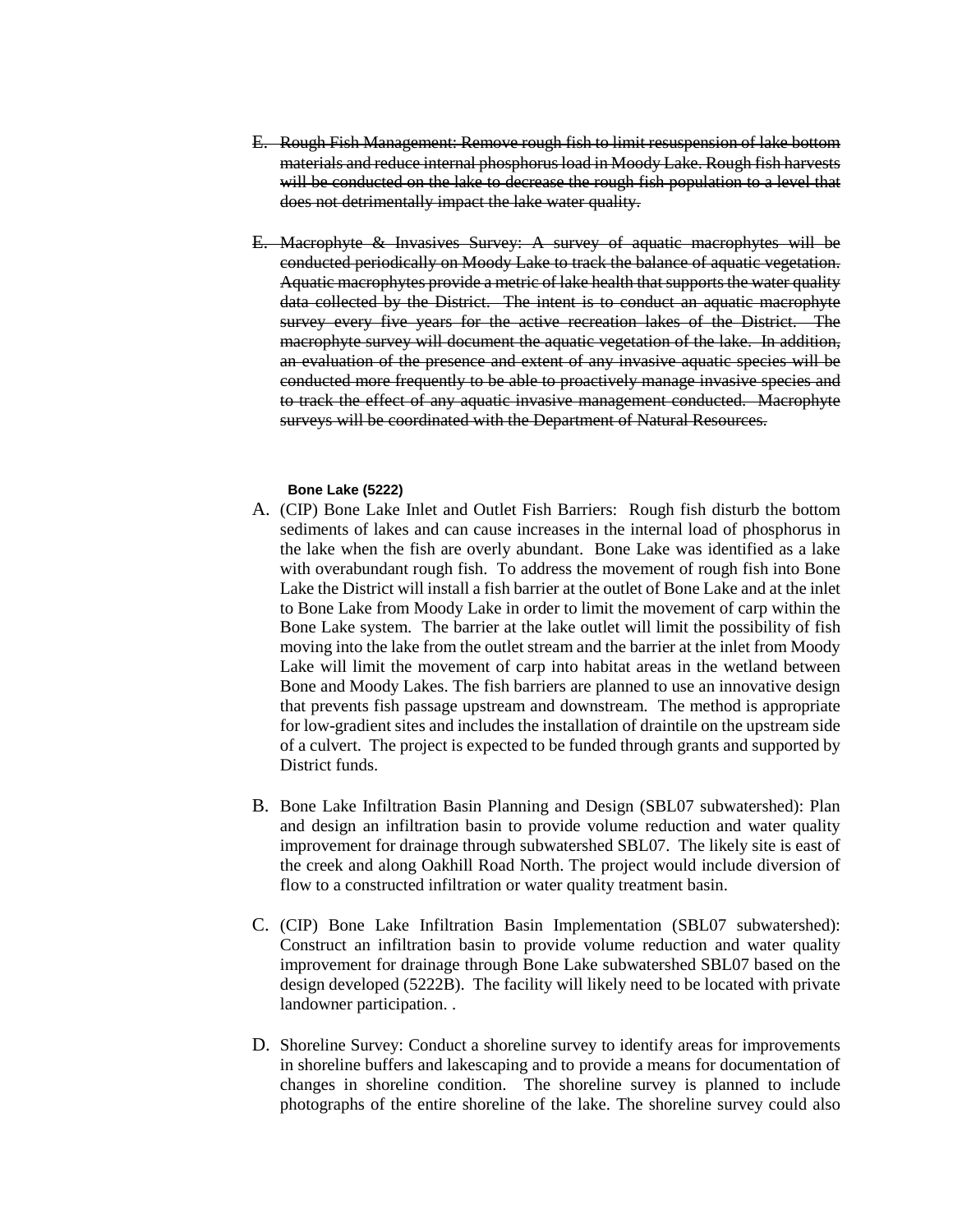include more detailed analysis of shoreline properties including parcel specific soils and erosion evaluation or identification of key areas for protection or restoration.

- E. Curly-Leaf Pondweed Management: Manage curly-leaf pondweed in Bone Lake to reduce the internal phosphorus load. Curly-leaf pondweed will be managed, as allowed by DNR, through herbicide or harvesting treatments to limit the growth and decompostion of vegetation that results in an increase in the phosphorus load to the lake.
- F. E. Alum Treatment: Conduct alum or other in-lake treatment to reduce the internal load of Bone Lake. After stabilization of the rough fish (carp) population through harvesting (previously completed project and 5222G) and installation of fish barriers (5222A), the lake would be treated with alum or other in-lake treatment to reduce the release of phosphorus from lake bottom sediments.
- G. Macrophyte & Invasives Survey: A survey of aquatic macrophytes will be conducted periodically on Bone Lake to track the balance of aquatic vegetation. Aquatic macrophytes provide a metric of lake health that supports the water quality data collected by the District. The intent is to conduct aquatic macrophyte surveys will be conducted every five years for the active recreation lakes of the District. The macrophyte survey will document the aquatic vegetation of the lake. In addition, an evaluation of the presence and extent of any invasive aquatic species will be conducted more frequently to be able to proactively manage invasive species and to track the effect of any aquatic invasive management conducted. Macrophyte surveys will be coordinated with the Department of Natural Resources.
- H. Rough Fish Management: Remove rough fish (carp) to limit resuspension of lake bottom materials and reduce internal phosphorus load in Bone Lake. Carp harvests will be conducted on the lake to decrease the carp population to a level that does not detrimentally impact the lake water quality. Carp management activities may be supported by the installation of a fish barrier through a separate project.
- I. F. (CIP) Bone Lake Diagnostic Study Implementation: The CLFLWD will implement the phosphorus reduction activities as identified in the Bone Lake Diagnostic Study. The Bone Lake Diagnostic Study included targeting tributary monitoring and watershed modeling to identify additional sources of watershed phosphorus loads to Bone Lake and target phosphorus reduction activities in the watershed. Measures implemented may include wetland restorations, buffers, agricultural land management practices, and infiltration/filtration facilities.

#### **Birch Lake (5223)**

A. Phosphorus Source Assessment & Implementation Plan: Identify timing and location of any identified elevated phosphorus load to Birch Lake based on data collected in the tributary and wetlands between Bone Lake and Birch Lake (2003D). Identify sources of elevated phosphorus load in order to inform future implementation activities. See 5225D.

#### **School Lake (5224)**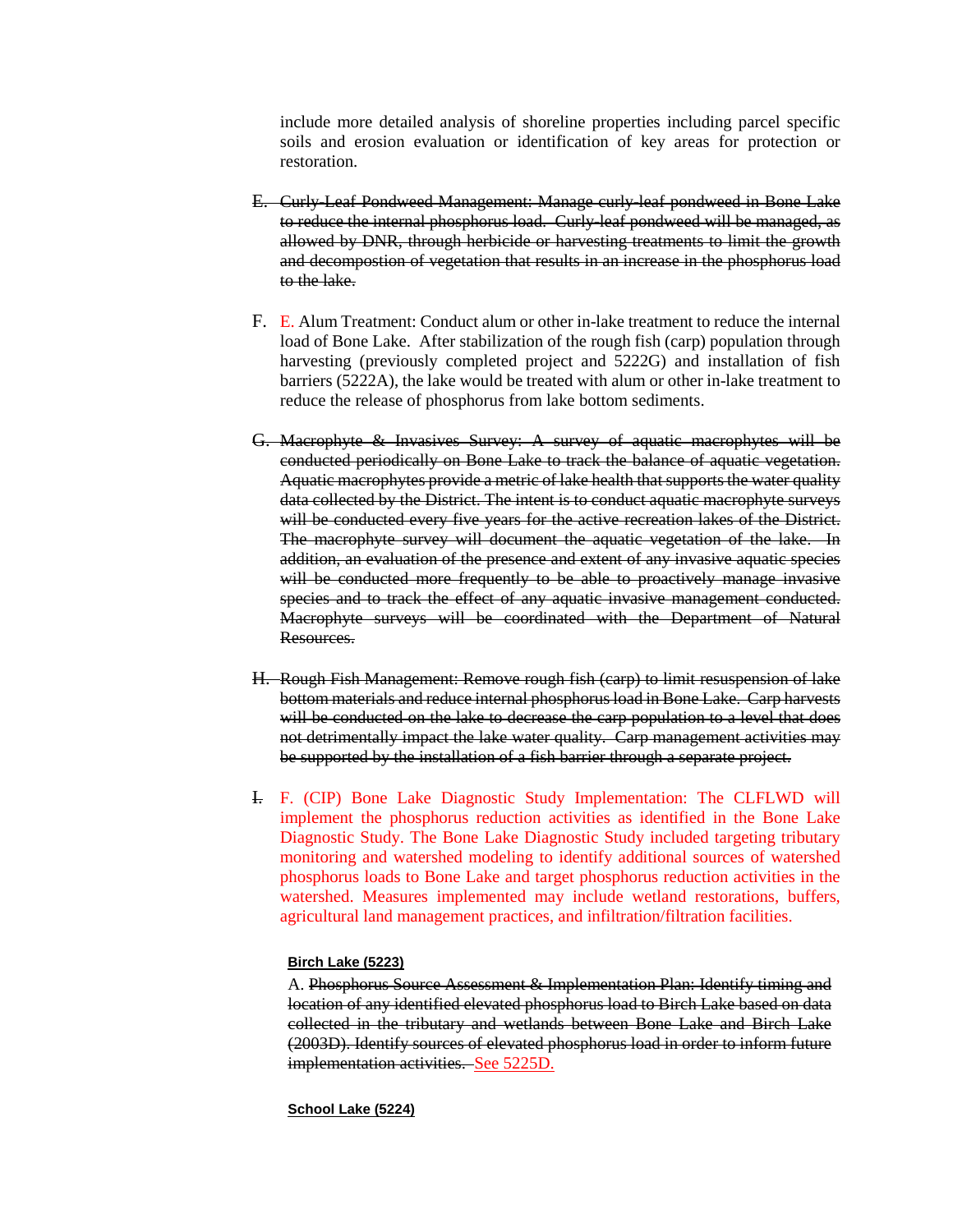A. No projects planned for School Lake drainage area at this time. See 5225D.

#### **Little Comfort Lake (5225)**

- A. Phosphorus Source Assessment & Implementation Plan: Evaluate the change in phosphorus load between the School Lake outlet and the Little Comfort Lake inlet to identify the source of an estimated 200 pound increase in phosphorus load and identify methods to reduce the load. Analyze synoptic monitoring data collected along the stream between School Lake and Little Comfort Lake to identify phosphorus sources and sinks.
- B. Shoreline Survey: Conduct a shoreline survey to identify areas for improvements in shoreline buffers and lakescaping and to provide a means for documentation of future changes in shoreline condition. The shoreline survey is intended to include photographs of the entire shoreline of the lake. The shoreline survey could also include more detailed analysis of shoreline properties including parcel specific soils and erosion evaluation or identification of key areas for protection or restoration.
- C. Curly-Leaf Pondweed Management: Manage curly-leaf pondweed in Little Comfort Lake to reduce the internal phosphorus load. Curly-leaf pondweed will be managed, as allowed by DNR, through herbicide or harvesting treatments or other methods to limit the growth and decomposition of vegetation that results in an increase in the phosphorus load to the lake.
- D. Rough Fish Management: Remove rough fish to limit resuspension of lake bottom materials and reduce internal phosphorus load in Little Comfort Lake. Rough fish harvests will be conducted on the lake to decrease the rough fish population to a level that does not detrimentally impact the lake water quality.
- E. C. Alum Treatment: Conduct alum or other in-lake treatment to reduce the internal load of Little Comfort Lake. First, the carp population likely would be stabilized through harvesting, then the lake would be treated with alum or other in-lake to reduce the release of phosphorus from lake bottom sediments.
- F. Macrophyte & Invasives Survey: A survey of aquatic macrophytes will be conducted periodically on Little Comfort Lake to track the balance of aquatic vegetation. Aquatic macrophytes provide a metric of lake health that supports the water quality data collected by the District. The intent is to conduct aquatic macrophyte surveys every five years for the active recreation lakes of the District. The macrophyte survey will document the aquatic vegetation of the lake. In addition, an evaluation of the presence and extent of any invasive aquatic species will be conducted more frequently to be able to proactively manage invasive species and to track the effect of any aquatic invasive management conducted. Macrophyte surveys will be coordinated with the Department of Natural Resources.
- G. D. (CIP) Little Comfort Lake Phosphorus Source Assessment Implementation: The CLFLWD will implement the phosphorus reduction activities as identified in the Little Comfort Lake Phosphorus Source Assessment & Implementation Plan (5225A) to address the protection and improvement of water quality in Little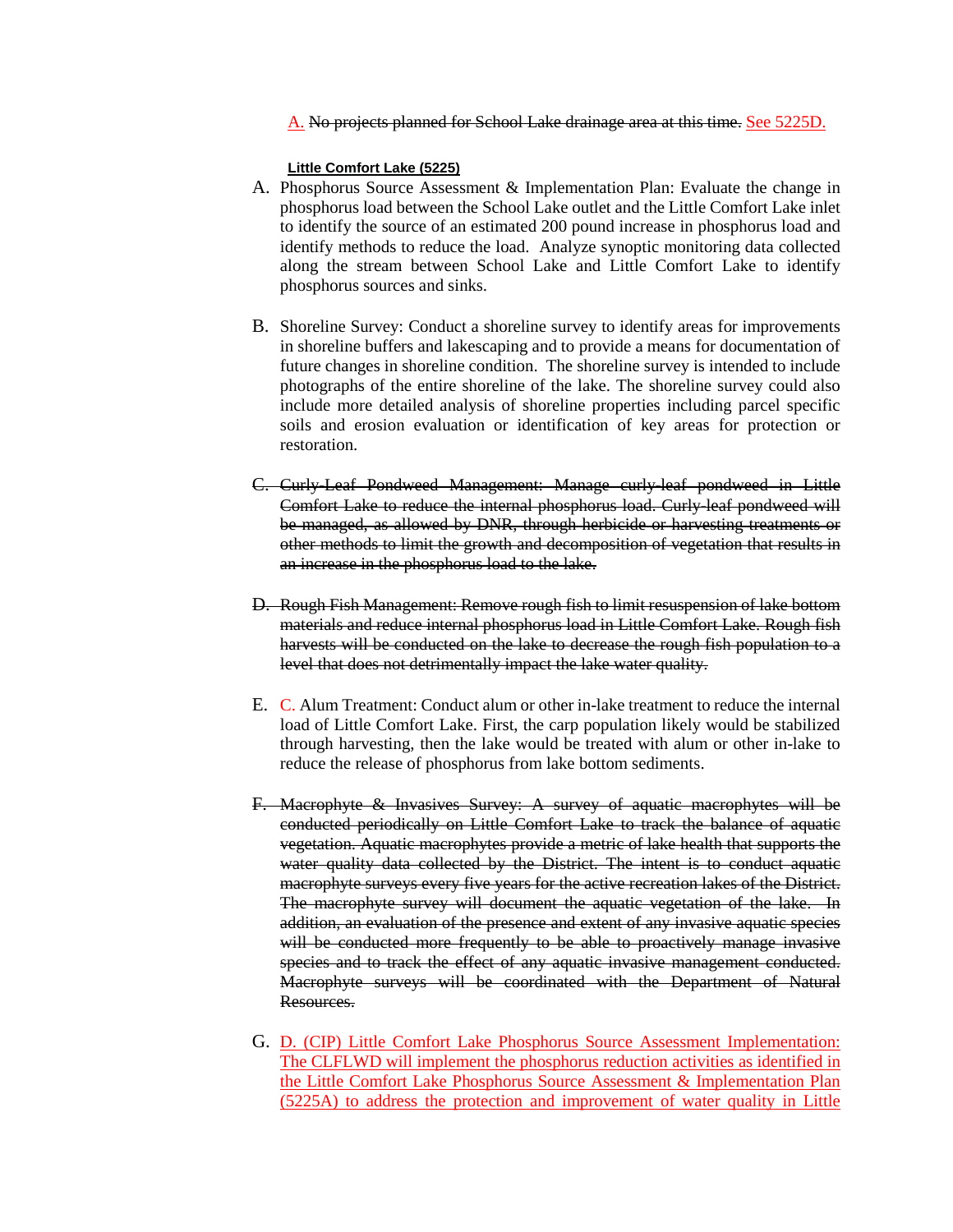Comfort Lake. Measures implemented are likely to be located in the Little Comfort Lake drainage area, downstream of Bone Lake and include a wide range of BMPs including buffers, agricultural land management practices, bioretention facilities, infiltration/filtration facilities, wetland restorations, and carp barriers. Measures implemented may also include in-lake management practices in Birch and School Lakes, such as aquatic plant management and sediment alum treatment.

## **Shields Lake (5226)**

A. Feasibility Study – Biomanipulation: Conduct a feasibility study on the biomanipulation (manipulation of the balance between resident biological species, typically through modifications to the fish community) of Shields Lake to shift the shallow lake from the turbid water state to the clear water state. The feasibility study entails background data collection, analysis of data and some limited monitoring (samples and surveys). A final report will identify the need and approach for biomanipulation activities. The load reduction due to biomanipulation is anticipated to have the potential to reduce approximately 70% of the calibrated internal load, or approximately 600 pounds.

Interactions between fish and zooplankton can have direct effects on algal density, which is connected to in-lake phosphorus levels. Biomanipulation includes lake management procedures that either alter the food web to favor grazing on algae by zooplankton, or that eliminate fish species that recycle nutrients, helping to shift the lake towards a clear water state. The stocking of sport fish is a common example of biomanipulation. Biomanipulation activities would be conducted in close cooperation with the Department of Natural Resources to ensure that fish population, water quality, and fishing concerns are addressed in a manner that best benefits the lake and its users.

- B. Rough Fish Management: Remove rough fish to limit resuspension of lake bottom materials and reduce internal phosphorus load in Shields Lake. Rough fish harvests will be conducted on the lake to decrease the rough fish population to a level that does not detrimentally impact the lake water quality.
- C. Curly-Leaf Pondweed Management: Manage curly-leaf pondweed in Shields Lake to reduce the internal phosphorus load. Curly-leaf pondweed will be managed, as allowed by DNR, through herbicide or harvesting treatments to limit the growth and decomposition of vegetation that results in an increase in the phosphorus load to the lake.
- D. B. Shoreline Survey: Conduct a shoreline survey to identify areas in need of improvements to shoreline buffers and lakescaping and to provide a means for documentation of future changes in shoreline condition. The shoreline survey is intended to include photographs of the entire shoreline of the lake. The shoreline survey could also include more detailed analysis of shoreline properties including parcel specific soils and erosion evaluation or identification of key areas for protection or restoration.
- E. Macrophyte & Invasives Survey: A survey of aquatic macrophytes will be conducted periodically on Shields Lake to track the balance of aquatic vegetation.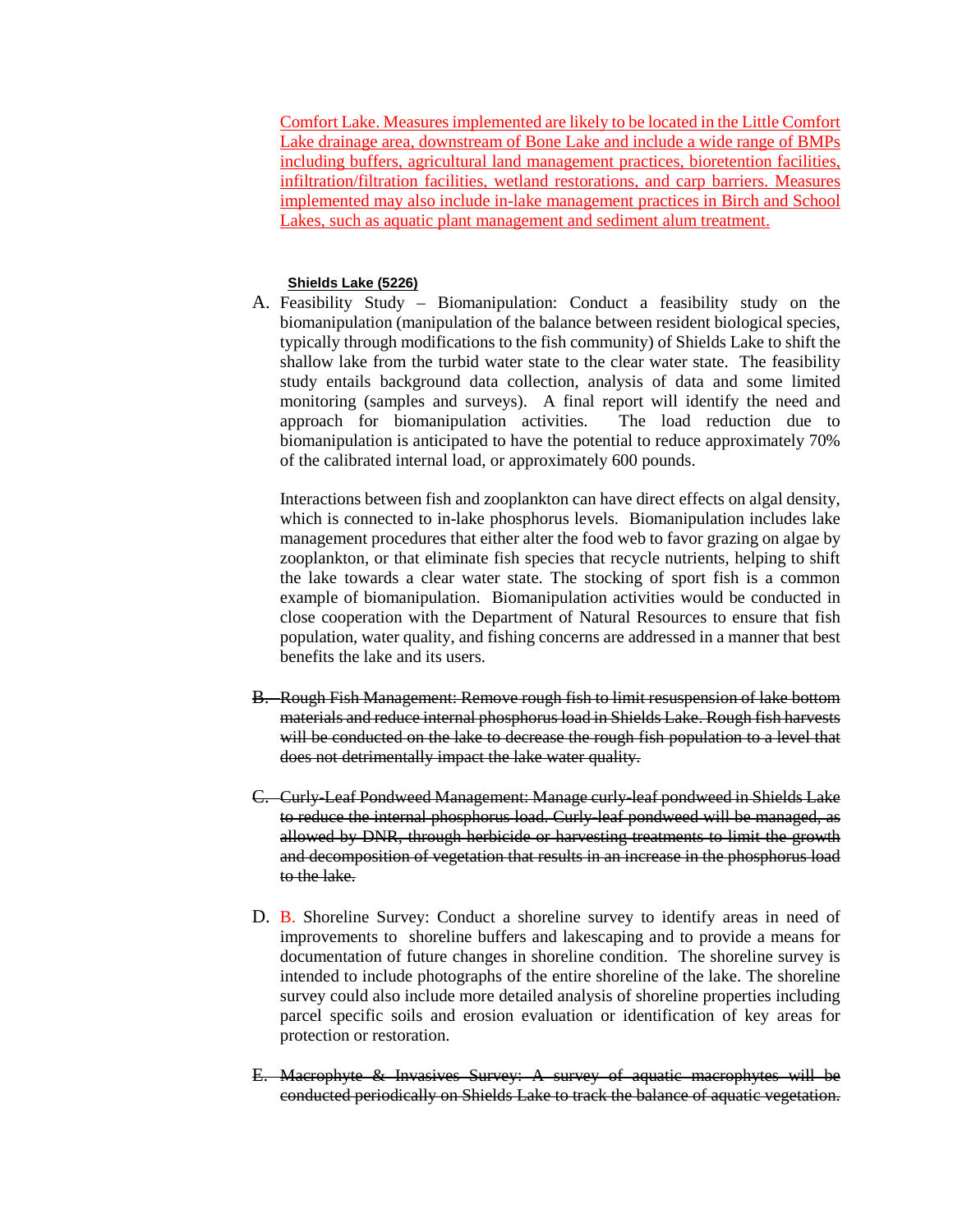Aquatic macrophytes provide a metric of lake health that supports the water quality data collected by the District. The intent is to conducet aquatic macrophyte surveys every five years for the active recreation lakes of the District. The macrophyte survey will document the aquatic vegetation of the lake. In addition, an evaluation of the presence and extent of any invasive aquatic species will be conducted more frequently to be able to proactively manage invasive species and to track the effect of any aquatic invasive management conducted. Macrophyte surveys will be coordinated with the Department of Natural Resources.

- F. C. Shields Lake Diagnostic Study and Implementation Plan: Conduct diagnostic monitoring and computer modeling for Shields Lake and its watershed to identify cost-effective BMPs for water quality improvement and in-lake restoration.
- G. D. (CIP) Shields Lake Diagnostic Study Implementation: The CLFLWD will implement the management activities as identified in the Shields Lake Diagnostic Study and Implementation Plan (5226C). Measures implemented will include a range of activities that address both the watershed and internal phosphorus loads and may include stormwater harvest and reuse, a whole-lake alum treatment, and management of the in-lake biological community. Subsequent phases of this project may include additional BMPs, such as buffers, agricultural land management practices, bioretention facilities, and filtration features.

#### **Sylvan Lake (5227)**

- A. Stormwater and Shoreline BMP Planning: Target the Sylvan Lake watershed for implementation of stormwater and shoreline best management practices. Site and design raingardens, biofiltration basins, shoreline restoration and other best management practices to protect the high quality lake.
- B. (CIP) Stormwater and Shoreline BMP Implementation: Sylvan Lake is a high quality resource identified for protection of water quality. To protect water quality in Sylvan Lake, the CLFLWD plans installation of distributed stormwater best management practices in the Sylvan Lake watershed. The project would include the installation of raingardens, biofiltration, shoreline restoration and other practices in the Sylvan Lake watershed to provide stormwater treatment and encourage groundwater recharge to protect the high quality lake.
- C. Shoreline Survey: Conduct a shoreline survey to identify areas for improvements in shoreline buffers and lakescaping and to provide a means for documentation of changes in shoreline condition. The shoreline survey is intended to include photographs of the entire shoreline of the lake. The shoreline survey could also include more detailed analysis of shoreline properties including parcel specific soils, groundwater seeps, and/or erosion evaluation or identification of key areas for protection or restoration.
- D. Macrophyte & Invasives Surveys: A survey of aquatic macrophytes will be conducted periodically on Sylvan Lake to track the balance of aquatic vegetation. Aquatic macrophytes provide a metric of lake health that supports the water quality data collected by the District. Aquatic macrophyte surveys will be conducted every five years for the active recreation lakes of the District. The macrophyte survey will document the aquatic vegetation of the lake. In addition, an evaluation of the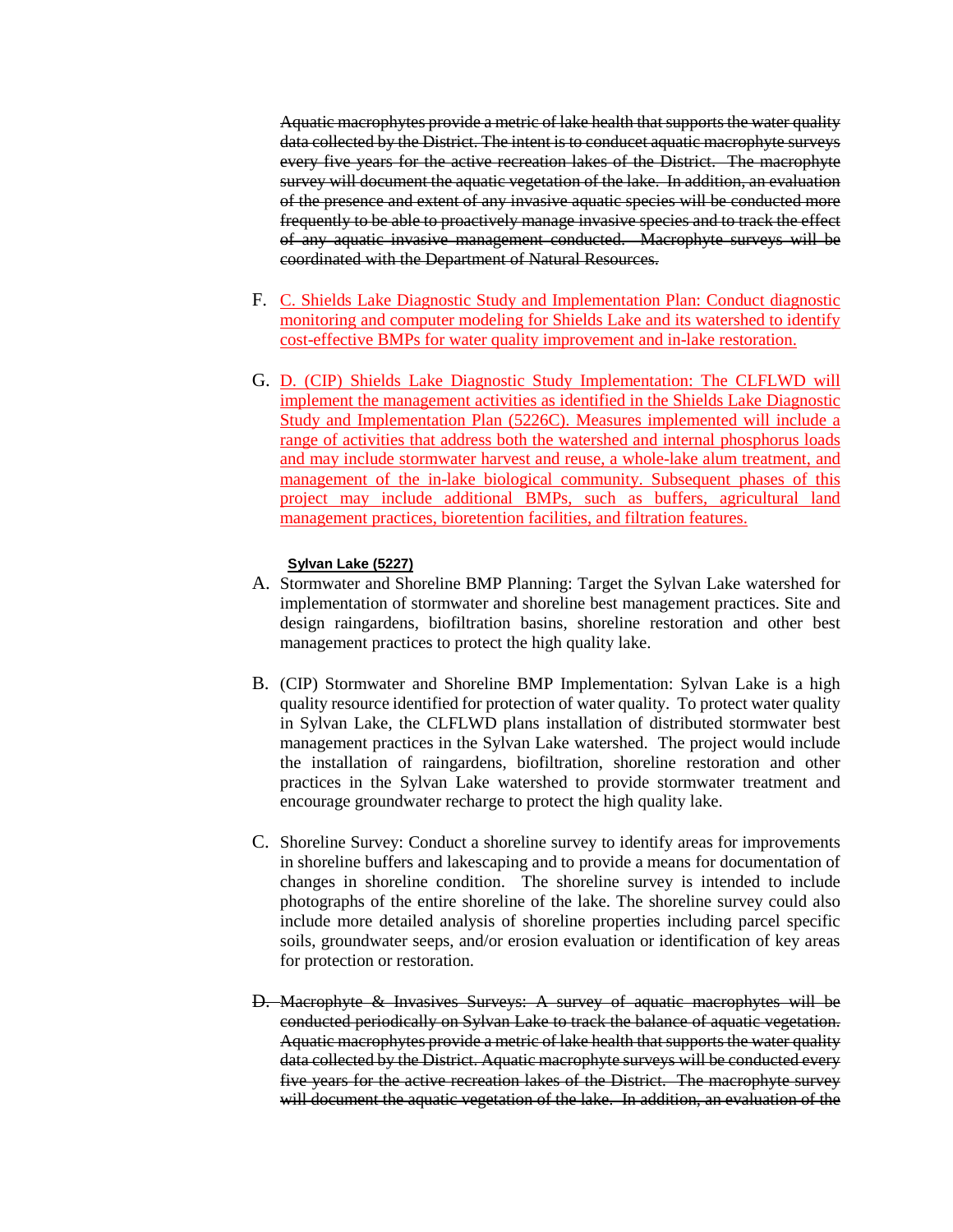presence and extent of any invasive aquatic species will be conducted more frequently to be able to proactively manage invasive species and to track the effect of any aquatic invasive management conducted. Macrophyte surveys will be coordinated with the Department of Natural Resources.

### **Forest Lake (5228)**

- A. Diagnostic Study and Implementation Plan: Conduct a diagnostic study or submit current studies to be approved as a Diagnostic Study equivalent for the Forest Lake watershed and develop a detailed implementation plan for water quality protection. Funding can be sought through the MPCA's Clean Water Partnership program.
- B. (CIP) Forest Lake Diagnostic Study Implementation: Forest Lake has the third highest water quality of the monitored lakes within the District, however, phosphorus concentrations have been hovering near impairment for many years. The lake is impacted by activities and land management in its contributing watershed. The CLFLWD will implement the water quality protection measures as identified in the Forest Lake Diagnostic Study and Implementation Plan (5228A) to address the protection and improvement of water quality in Forest Lake. Measures implemented are likely to include a wide range of BMPs including buffers, agricultural land management practices, wetland restorations, enhanced street sweeping, stormwater harvest and reuse, bioretention facilities, infiltration facilities, and filtration features. Priority subwatersheds identified in the Forest Lake Diagnostic Study include WJD-6, Shields Lake, Castlewood East, Hayward Avenue, 3rd Lake Pond, and the Direct Drainage area. Additional BMPs may be implemented that were identified as part of the Forest Lake North and South Stormwater Retrofit Assessments, and referenced in the Forest Lake Diagnostic Study Implementation Plan.
- C. Urban Stormwater Retrofit Planning and Design (FL01 and FL81 subwatersheds): The more urbanized areas of the City of Forest Lake primarily developed at a time prior to the widespread installation of stormwater management features. Therefore, the drainage from these areas enters Forest Lake with little pretreatment. This project will prepare a plan identifying locations for installation of a retrofit project that address untreated runoff entering Forest Lake from the urban portions of the City of Forest Lake. Retrofit projects will be evaluated in the subwatersheds FL01 and FL81, which include the most urbanized areas draining to Forest Lake. Due to the nature of retrofits, private landowner participation may be necessary to implement some identified projects. Potential projects that are deemed feasible because of landowner cooperation and technical implementation potential will be designed for construction.
- D. (CIP) Urban Stormwater Retrofit Implementation (FL01 and FL81 subwatersheds): Projects designed under the Urban Stormwater Retrofits Planning and Design Project (5228C) will be constructed. Retrofits may include a wide range of BMPs to improve water quality prior to entering Forest Lake, including raingardens, bioretention facilities, infiltration trenches, iron-enhanced filtration, biofiltration, tree boxes, stormwater capture and reuse, proprietary devices and a variety of other practices.
- E. Shoreline Survey: Conduct a shoreline survey to identify areas for improvements in shoreline buffers and lakescaping and to provide a means for documentation of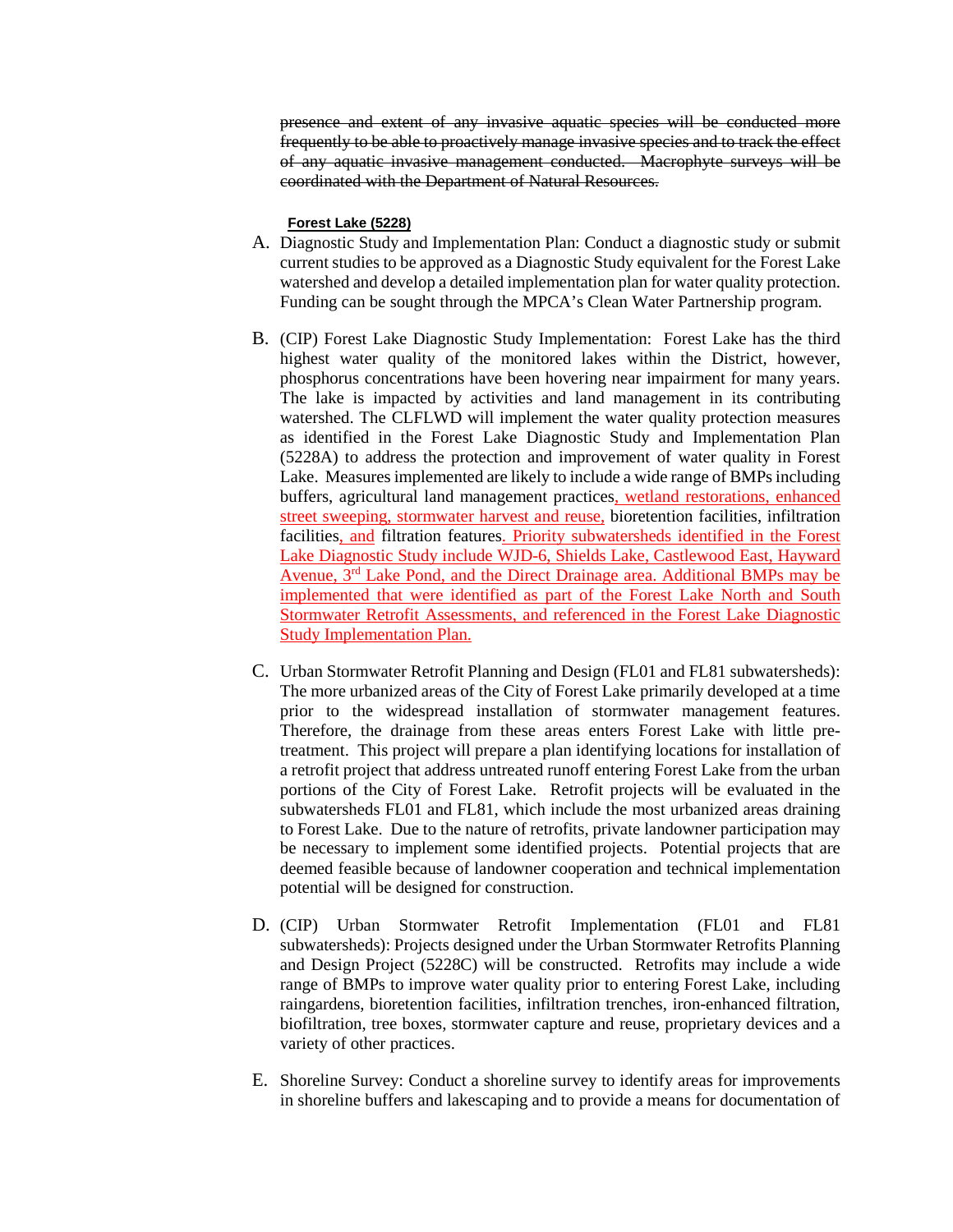future changes in shoreline condition. The shoreline survey is intended to include photographs of the entire shoreline of the lake. The shoreline survey could also include more detailed analysis of shoreline properties including parcel specific soils, groundwater seep locations, and/or erosion evaluation or identification of key areas for protection or restoration.

- F. Macrophyte & Invasives Survey: A survey of aquatic macrophytes will be conducted periodically on Forest Lake to track the balance of aquatic vegetation. Aquatic macrophytes provide a metric of lake health that supports the water quality data collected by the District. The intent is to conduct aquatic macrophyte surveys every five years for the active recreation lakes of the District. The macrophyte survey will document the aquatic vegetation of the lake. In addition, an evaluation of the presence and extent of any invasive aquatic species will be conducted more frequently to be able to proactively manage invasive species and to track the effect of any aquatic invasive management conducted. Macrophyte surveys will be coordinated with the Department of Natural Resources. Due to the size of Forest Lake, the macrophyte and invasives survey may have to be completed separately for each basin. Lakes 1 and 3 (west and east basins) where the public accesses are located are of higher priority than Lake 2 (center basin).
- G. Aquatic Macrophyte and Invasive Species Management: The CLFLWD will assist the City of Forest Lake and the Forest Lake - Lake Association in developing a plan for the management of aquatic macrophytes and invasive species in Forest Lake. The lake's aquatic vegetation is currently managed based on landowner interest in aquatic macrophyte management. This plan would ensure that vegetation is managed holistically with a view toward the overall health of the entire lake. The District also will assist the City of Forest Lake and the Forest Lake - Lake Association in the implementation of the developed management plan.
- H. F. Imperial Avenue Area BMP Design (FL44 subwatershed): The FL44 Wetland Assessment and Feasibility Study (CLFLWD, 2010d) identified a number of projects that can be implemented to improve water quality in the FL44 subwatershed wetland contributing to Forest Lake. This project will design buffers, biofiltration, and other practices within the Imperial Avenue area of the Forest Lake FL44 subwatershed in areas where the shoreline has been disturbed or is maintained as lawn and where drainage is not currently treated prior to entering the wetland. This project will focus on untreated roadways, untreated residential areas, and low quality buffers and provide treatment for this high quality wetland in subwatershed FL44 and for the un-impaired Forest Lake.
- I. G. (CIP) Imperial Avenue Area BMP Implementation (FL44 subwatershed): Implement buffers, biofiltration, and other practices within the Imperial Avenue area of the Forest Lake FL44 subwatershed as identified in the project design.
- J. H. North Shore Trail BMP Design (FL44 subwatershed): The FL44 Wetland Assessment and Feasibility Study (CLFLWD, 2010d) identified a number of projects that can be implemented to improve water quality in the FL44 subwatershed wetland contributing to Forest Lake. This project will design a biofiltration feature or other suitable feature to capture runoff from North Shore Trail and treat it prior to discharge to the Forest Lake subwatershed FL44 wetland.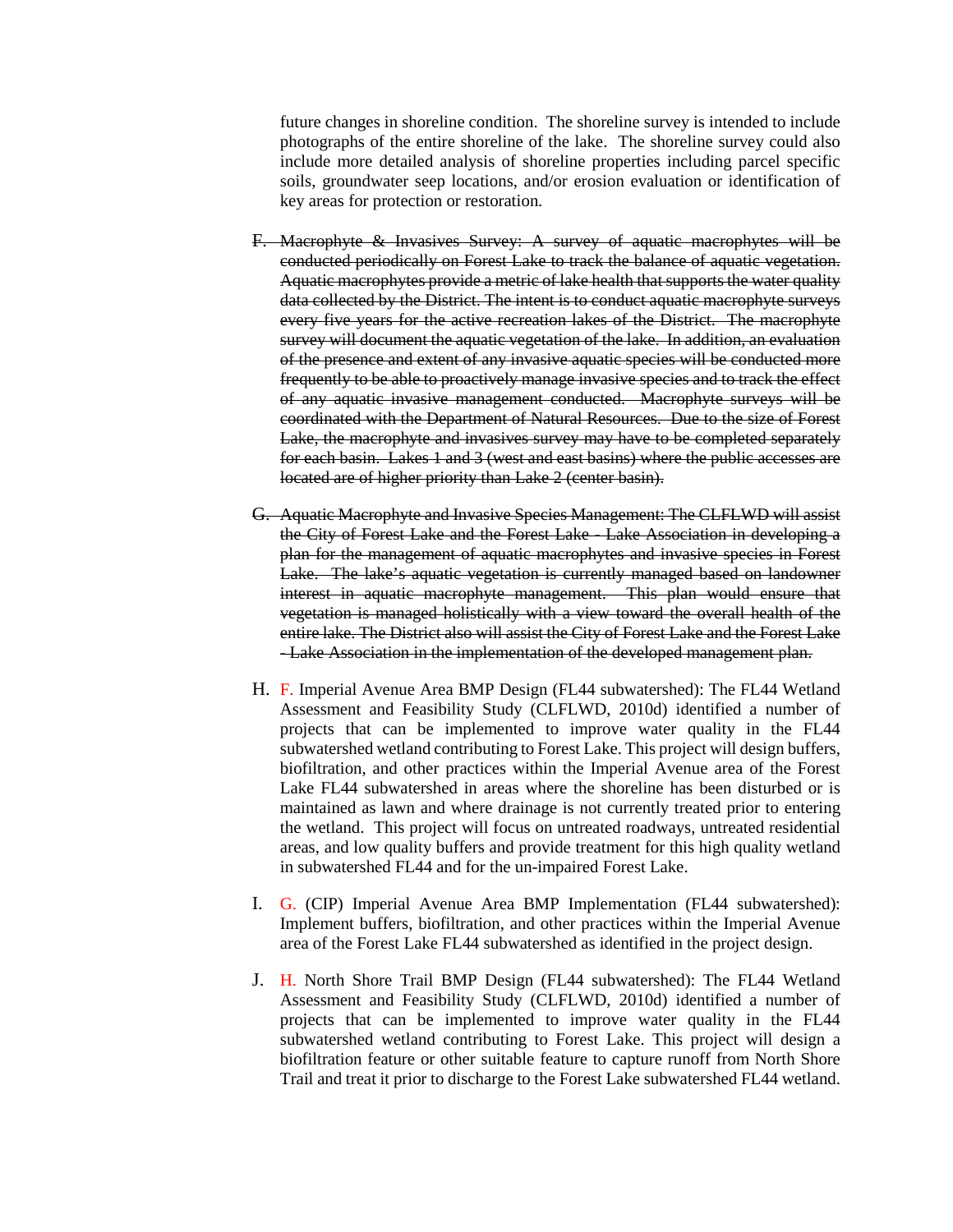The project would provide treatment to an untreated area entering this high quality wetland in subwatershed FL44 and for the un-impaired Forest Lake.

- K. I. (CIP) North Shore Trail BMP Implementation (FL44 subwatershed): Implement biofiltration basin or other designed feature to capture runoff from North Shore Trail & treat it prior to discharge to the Forest Lake subwatershed FL44 wetland. The project would provide treatment from an untreated area entering this high quality wetland in subwatershed FL44 & for the un-impaired Forest Lake.
- L. J. In-Lake Treatment Conduct alum or other in-lake treatment as appropriate to reduce the internal load of Forest Lake, if determined to be necessary for improving in-lake water quality and/or for Comfort Lake water quality. In-lake treatments are likely to be targeted to Lakes 2 and 3 (the central and east basins of Forest Lake), as these areas were identified in past studies as having higher internal loads.
- M. K. Washington Judicial Ditch 6 Assessment and Implementation Plan: Washington Judicial Ditch 6 (WJD-6) is located at the southern end of the CLFLWD. It flows through MN Department of Natural Resources protected waters and the Hardwood Creek Wildlife Management Area before discharging into Forest Lake's east basin. In 2016 the process of transferring the ditch authority from Rice Creek Watershed District to the CLFLWD began. At the time of the ditch authority transfer, large portions of the WJD-6 system were in disrepair. This project will include an assessment of the ditch system, including lateral tributary branches, and its contributing area, in order to determine the current state of the ditch and identify opportunities for improvement with the goal of protecting and improving water quality in Forest Lake consistent with the District's responsibilities as drainage authority.
- N. L. (CIP) Washington Judicial Ditch 6 Improvements Implementation: The CLFLWD will implement water quality protection measures as identified in the Washington Judicial Ditch 6 Assessment and Implementation Plan (5228K). Measures implemented are likely to include practices such as channel stabilization, managed livestock grazing, and vegetation management.

### **Comfort Lake (5229)**

- A. Sunrise River Water Quality/Quantity Regional Stormwater Project Feasibility and Design: Evaluate feasible project options and design a project in the Sunrise River drainage area to reduce phosphorus loads to Comfort Lake. This project was initiated by petition of Chisago County (Appendix B). The project may include urban retrofits, wetland restoration, ponding, filtration, biofiltration, or other methods to reduce phosphorus loads.
- B. (CIP) Sunrise River Water Quality/Quantity Regional Stormwater Project: Implement the project designed under the Sunrise River Water Quality/Quantity Regional Stormwater Project Feasibility and Design project (5229A) to reduce phosphorus loads to Comfort Lake from the Sunrise River subwatershed.
- C. Shoreline Survey: Conduct an updated shoreline survey of Comfort Lake and compare it to the 1998 shoreline survey to evaluate the amount of change that has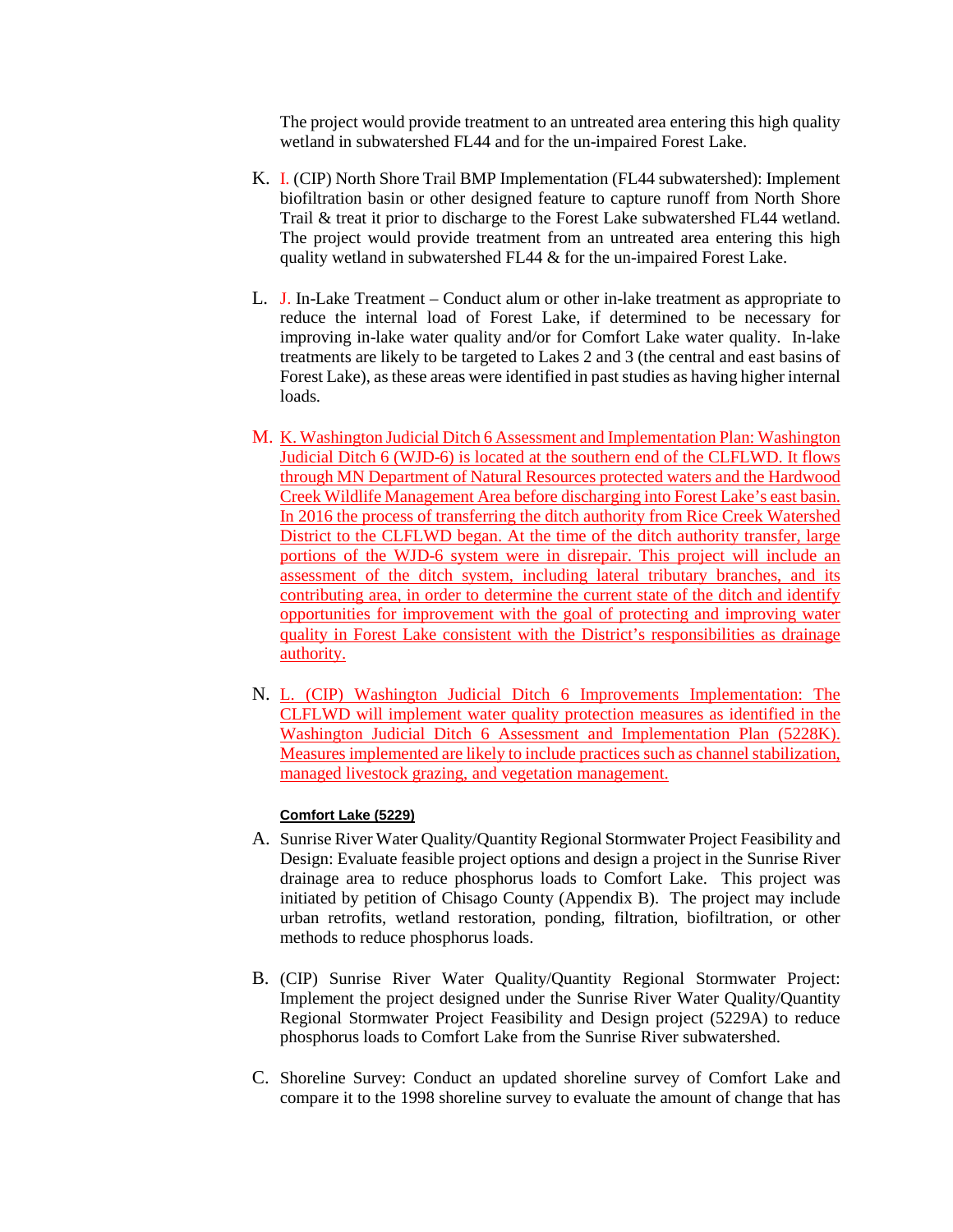occurred and to identify areas for improvements in shoreline buffers and lakescaping. The shoreline survey could also include more detailed analysis of shoreline properties including parcel specific soils and erosion evaluation or identification of key areas for protection or restoration.

- D. BMP Feasibility Study for District's Tax Forfeited Land: Comfort Lake requires a phosphorus load reduction from the contributing watershed in order to meet CLFLWD and state water quality goals. This project will conduct a feasibility study for an infiltration, filtration, or wetland treatment system on the District's tax forfeited land to provide nutrient reduction to Comfort Lake.
- E. (CIP) BMP Implementation on District's Tax Forfeited Land: Complete an infiltration, filtration, or wetland treatment project on the District's tax forfeited property to provide water quality benefits for Comfort Lake based on findings from the feasibility study.
- F. Bixby Park Stormwater Pond Design: Balancing wetland impact with water quality benefit, design stormwater management features in Bixby Park to manage drainage to Comfort Lake from the more urban portions of the City of Forest Lake that developed prior to the incorporation of comprehensive stormwater management facilities. The primary objective is to reduce sediment and phosphorus loads from developed and commercial areas of the city around 35W and US 8 to the Sunrise River. A site in the Bixby Park area is likely because it has a large drainage area but is upstream of the inflow from Forest Lake. The drainage from Forest Lake, while often amounting to a fairly large phosphorus load, is of low concentration and is difficult to treat in a stormwater pond. The features would be intended to provide water quality treatment for areas that have already developed with inadequate water quality treatment as well as undeveloped areas draining through Bixby Park.
- G. (CIP) Bixby Park Stormwater Treatment Implementation: Construct stormwater management features in Bixby Park or area identified in 5229F. These facilities are intended to manage drainage to Comfort Lake from the more urban portions of the City of Forest Lake that developed prior to the incorporation of comprehensive stormwater management facilities. Construction would likely occur in winter when frost makes it possible to drive on wetland soils.
- H. Macrophyte & Invasives Survey: A survey of aquatic macrophytes and aquatic invasive species will be conducted periodically on Comfort Lake to track the balance of aquatic vegetation. Aquatic macrophytes provide a metric of lake health that supports the water quality data collected by the District. The intent is to conduct aquatic macrophyte surveys every five years for the active recreation lakes of the District. The macrophyte survey will document the aquatic vegetation of the lake. In addition, an evaluation of the presence and extent of any invasive aquatic species will be conducted more frequently to be able to proactively manage invasive species and to track the effect of any aquatic invasive management conducted. Macrophyte surveys will be coordinated with the Department of Natural Resources.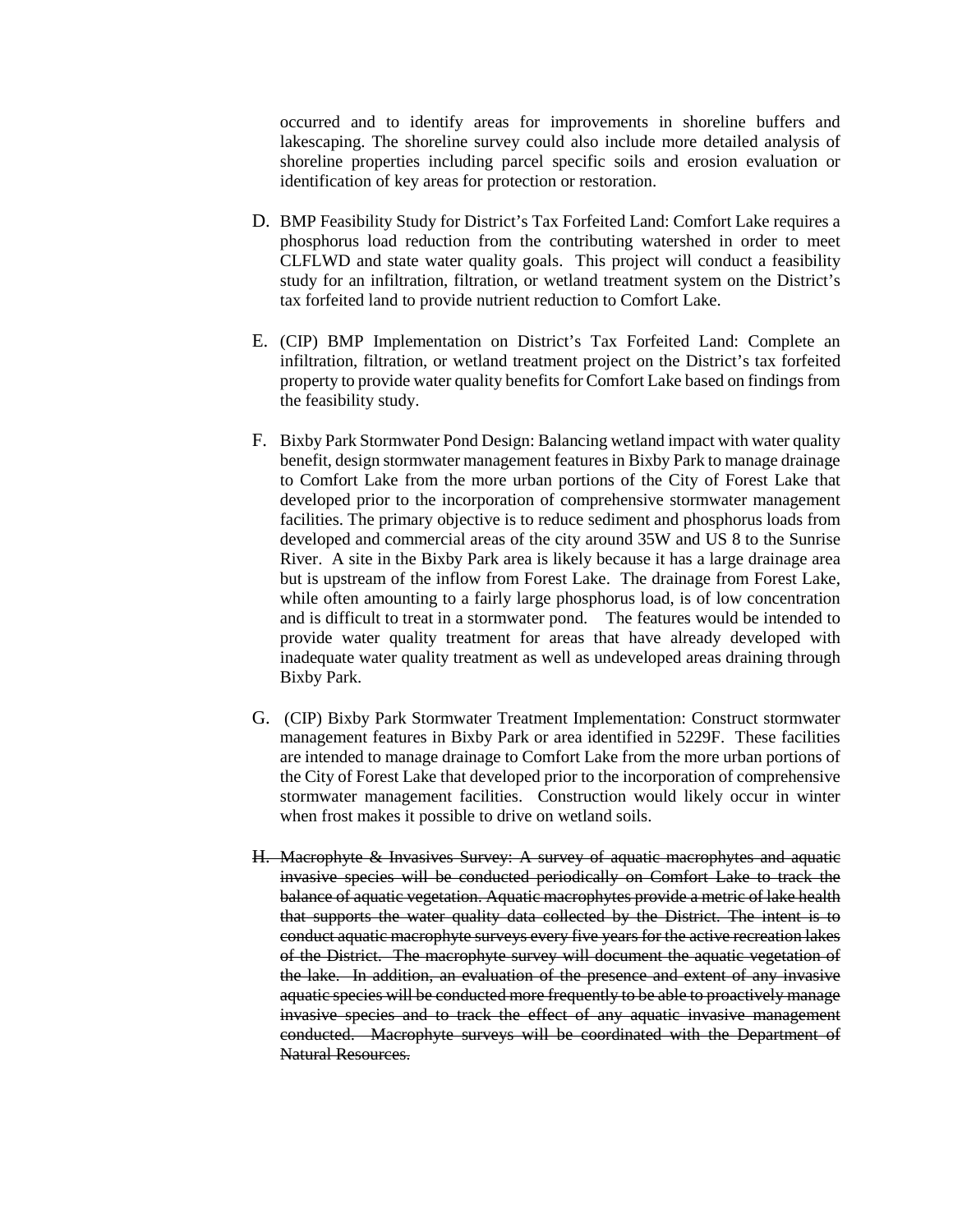### **4.6.4 Wetlands (5400 Series)**

#### **Bone Lake (5422)**

[No changes to 5422A-F]

G. Wetland Restoration Feasibility & Design (all SBL subwatersheds): In 2016 the CLFLWD used past diagnostic work and assessment studies to identify phosphorus loading sources and potential wetland restorations within the Bone Lake watershed. This project will include feasibility assessment and design of several wetland restorations that were identified in the 2015 Bone Lake Diagnostic Study and 2014 Partially Drained Wetland Assessment.

H. (CIP) Wetland Restoration Implementation (all SBL subwatersheds): The CLFLWD will implement wetland restorations in the Bone Lake watershed, as identified in the Wetland Restoration Feasibility & Design (5422G).

# **Programs (3000 Series)**

#### **4.5.01 District Rules and Rulemaking (3001) Progress Evaluation Metric**

Success in the District Rules and Rulemaking Program will be measured by the continued implementation of the District's Rules and by the periodic reviews of rule effectiveness.

## **4.5.02 Permitting (3002)**

#### **Progress Evaluation Metric**

Success in the Permitting Program will be measured by the number of permits issued which are inspected in compliance with the District Rules. Completion of inspections in compliance with the District Rules on 90% – 100% of active permits is measured as "Excellent", 80% - 89% is measured as "Good", 60% - 79% is measured as "Fair" and completion of inspections on less than 60% of active permits is measured as "Poor". Additionally, metrics for evaluating program activity levels will be assessed on an annual basis including, but not limited to: number of permit applications received, number of permits issued, number of permits closed out, number of site inspections performed, total amount of permit financial deposits received, and numbers of permitted best management practice annual reports received, inspections performed, and compliance with maintenance agreements and declarations.

#### **4.5.03 Monitoring and Data Assessment (3003) Progress Evaluation Metric**

Success in the Monitoring and Data Assessment Program will be measured by the completion of monitoring and data evaluation needed to support the District's activities and evaluate progress toward water quality and resource goals and the quality and consistency of data collected.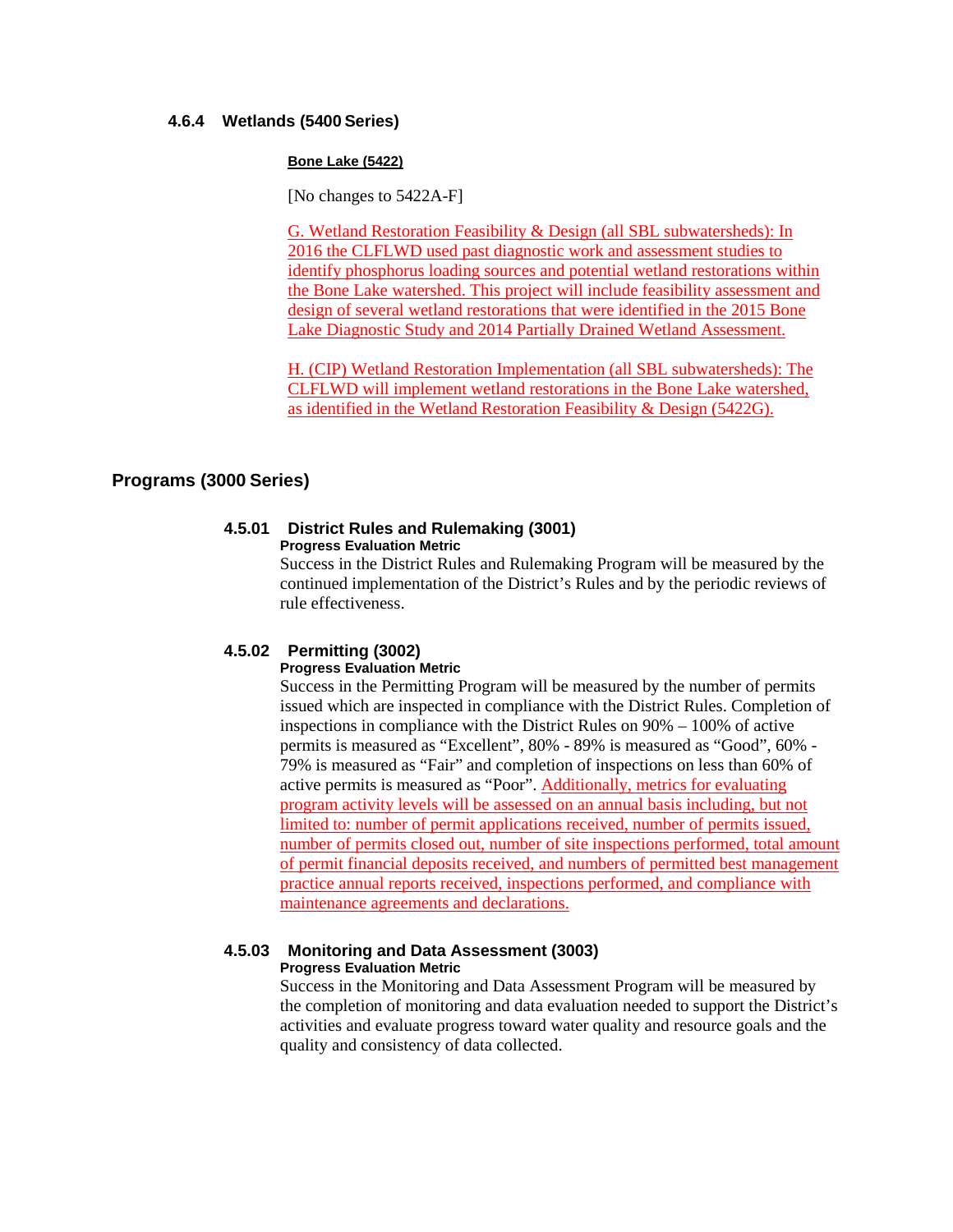#### **4.5.04 Non-Point Source Pollution Abatement Program (3004) Progress Evaluation Metric**

Success in the Non-Point Source Pollution Abatement Grant Program will be measured by the portion of allocated funding directed toward the completion of projects meeting program standards in each program area. Completion of 80 – 100% of the goal is measured as "Excellent", 50% - 79% is measured as "Good", and completion of less than half is measured as "Fair" and no completion is measured as "Poor". Success in the Non-Point Source Abatement Grant Program will be measured by the level of public participation in each program area and levels of pollutant reductions achieved by projects. Specific metrics for evaluation may include, but are not limited to: number of site visits performed, number of practices installed, number of grant applications received, and number of applications approved for funding. Target pollutant reductions include, but are not limited to total phosphorus and total suspended solids.

#### **4.5.05 Education and Outreach (3005) Progress Evaluation Metric**

Success in the Education and Outreach Program will be measured by the level of participation and exposure to the District's education and outreach efforts. Metrics for measuring participation and exposure may include, but are not limited to number of users reached by social media posts, number of new email addresses added to the District's notification list, and attendance numbers for District-sponsored meetings and events (e.g. workshops, classroom visits, open house events). Measuring participation and exposure to many education and outreach efforts may be impractical or infeasible. Therefore, success in the Education and Outreach Program may also be measured by the level of outgoing communications. Outgoing communications may include publications in print media, posts on social media, and staff and board attendance at non-District sponsored meetings such as lake associations, schools, and nature centers. Gross total of outgoing messages will be considered as well as number of different types of media avenues.

## **4.5.06 Technical Resource Sharing and Interagency Communication (3006) Progress Evaluation Metric**

Success in the Technical Resource Sharing and Interagency Communication Program is measured in two ways. Success in the Technical Resource Sharing aspect of the program is measured by the use of District data and information by other parties. Success in the Interagency Communication aspect of the Program will be measured by the percent of District initiatives and projects that are conducted in partnership or cooperation with another agency and the distribution. Completion of 70 – 100% of the District projects in cooperation with other agencies is measured as "Excellent", 50% - 69% is measured as "Good", 30% - 49% is measured as "Fair" and less than 30% is measured as "Poor".

#### **4.5.08 Measurement of Progress (3008) Progress Evaluation Metric**

Success in the Measurement of Progress Program will be based on completion of the annual progress report.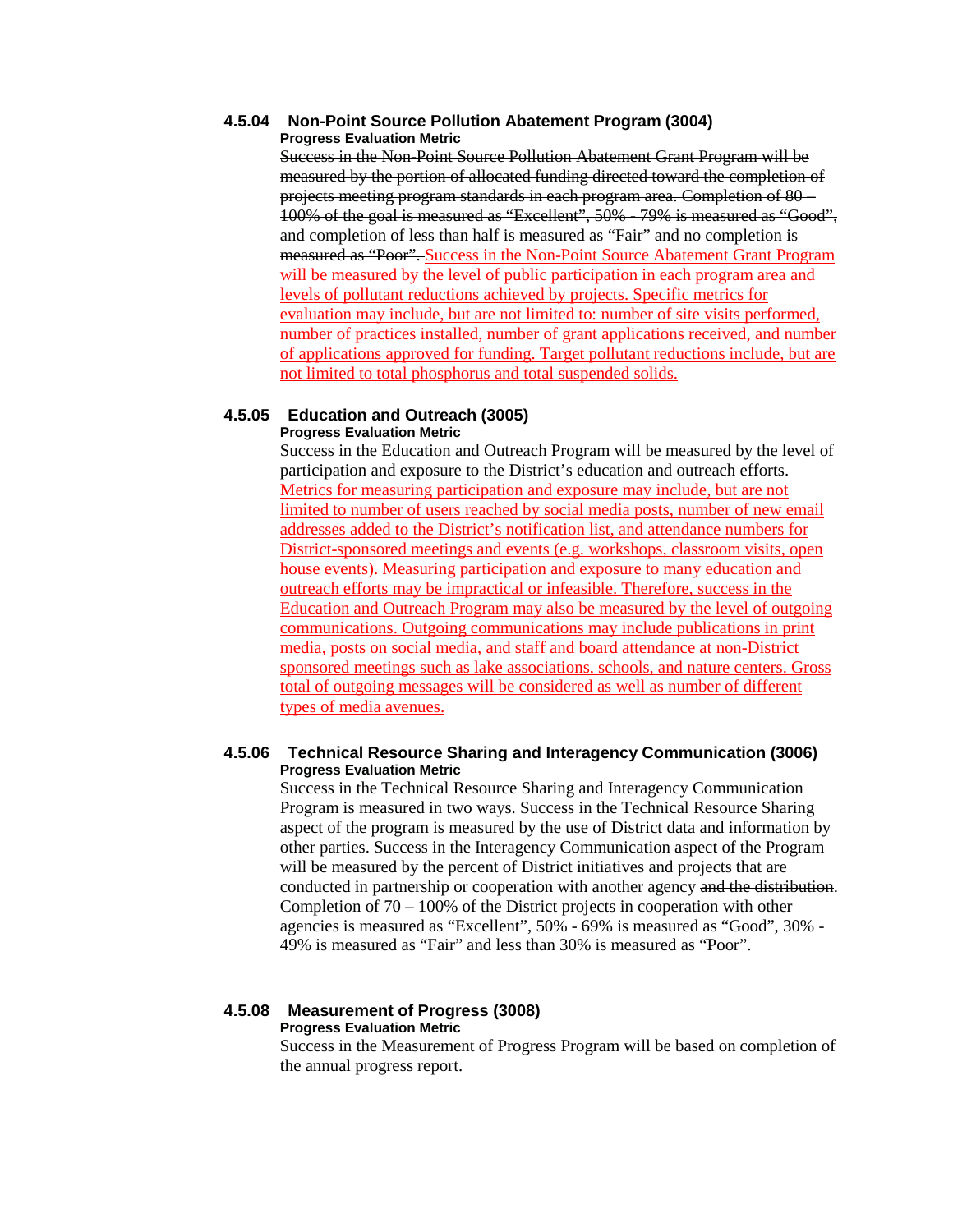#### **4.5.09 Grant Research and Preparation (3009)**

#### **Program Description**

A. Ongoing Initiatives: The Grant Research and Preparation Program focuses on supplementing the District's tax levy with grant income. Obtaining outside funding from federal, state and local agencies is imperative to the implementation of capital improvement projects and certain District programs.

### **Progress Evaluation Metric**

Success in the Grant Research and Preparation Program will be measured by the number of grant applications submitted, number of grants awarded, total grant dollars requested, and total grant dollars awarded per year.

### **Potential Partners**

The primary partners, or grant awarding agencies for implementation of the Grant Research and Preparation Program are federal, state and local agencies as well as foundations including, but not limited to: Board of Water and Soil Resources, Department of Natural Resources, Pollution Control Agency, Environmental Protection Agency, and counties.

### **Potential Funding Sources**

Funding for grant research and application preparation is expected to be primarily through the District's annual levy. Funding for grant tracking and reporting is expected to be primarily through the grants themselves.

# **4.5.10 Operations and Maintenance (3010)**

## **Program Description**

A. Ongoing Initiatives: The Operations and Maintenance Program performs the necessary ongoing operations and maintenance of District-owned equipment and facilities. The District will create detailed operations & maintenance plans for new equipment and facilities as necessary.

#### **Progress Evaluation Metric**

Success in the Operations and Maintenance Program will be measured by the successful implementation of activities included in operations and maintenance plans for District facilities. A summary of inspections and maintenance activities will be developed each year.

#### **Potential Partners**

The primary partners for implementation of the Operations and Maintenance Program are local municipalities and soil and water conservation districts.

### **Potential Funding Sources**

Funding is expected to be primarily through the District's annual levy with additional support from partner organizations and grants.

# **4.5.11 Aquatic Invasive Species Prevention and Management (3011) Program Description**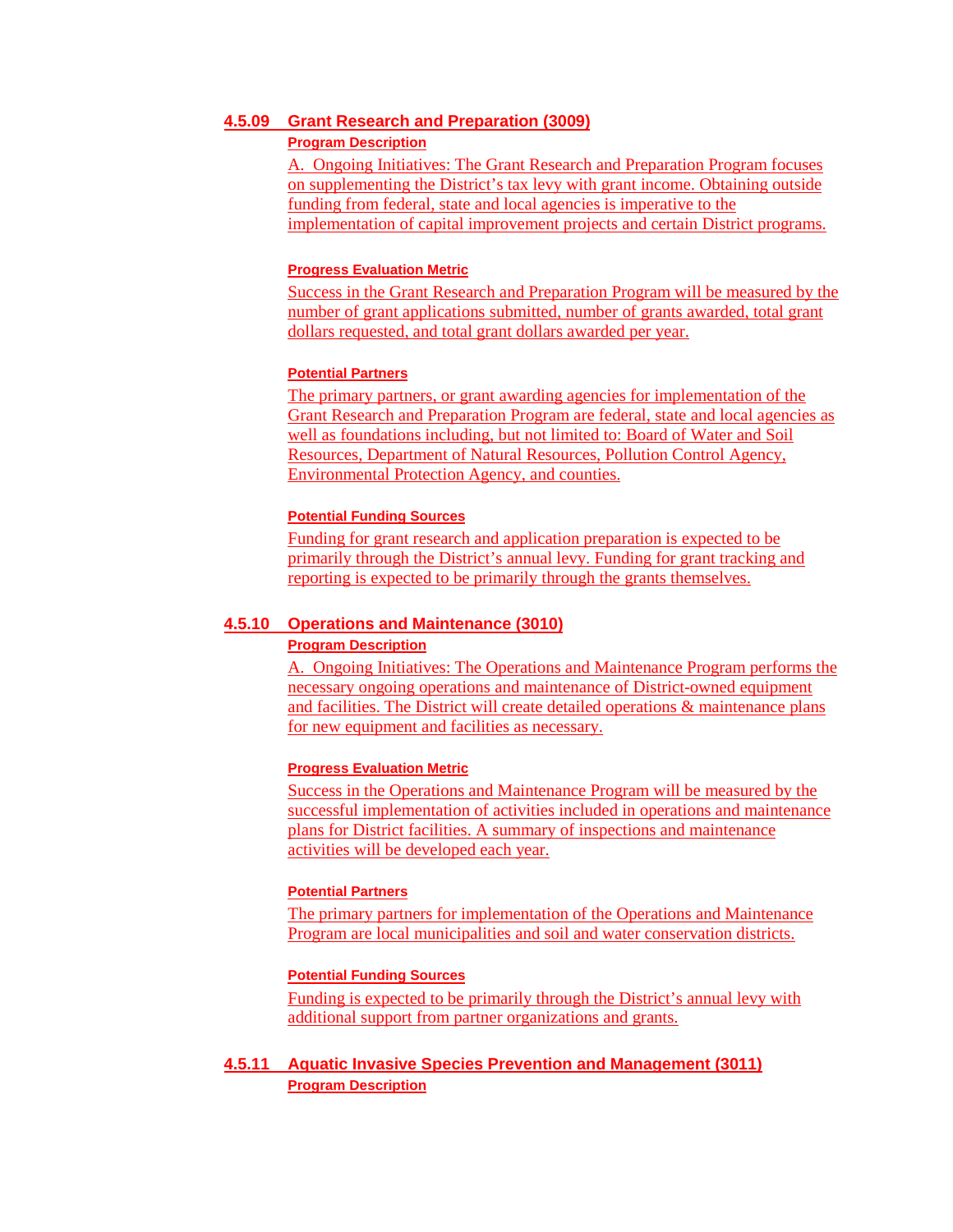**A.** (District-Wide) Comprehensive Plan and Policy Development: While the Watershed Management Plan outlines broad components of the Aquatic Invasive Species (AIS) Prevention and Management Program, a more detailed comprehensive plan will be developed in order to address specific policies and procedures. Several resources will be available to assist with plan development including comprehensive plans from the St. Croix River Association, Minnesota Department of Natural Resources, soil and water conservation districts, and other watershed districts. Input from state and local partners will be sought during the plan development process. The primary objective of the comprehensive plan and policy will be to develop consistent standards for AIS prevention and management that are consistent with the District's mission and goals.

**B.** Summer Boat Launch Monitoring (District-Wide) Watercraft Inspections: A specific initiative of the District's Education and Outreach program supports efforts to provide enthusiastic, engaged and knowledgeable summer staff or others (e.g. intern, lake resident) at boat launches to offer education and supervision of actions to limit the spread of invasive species. It is generally recognized that the most effective strategy against invasive species is to prevent their introduction and establishment. Therefore, preventing the spread of invasive species is the primary objective of the Aquatic Invasive Species Prevention and Management Program. Watercraft inspectors offer education to boaters and supervision of actions to limit the spread of invasive species. Watercraft inspection surveys also provide valuable information about boat traffic and boater compliance with invasive species laws. While the main priority for watercraft inspectors will be to educate boaters, secondary priorities will include inspecting incoming and outgoing watercraft for presence of invasive hitchhikers, decontaminating watercraft if necessary/possible, and collecting survey data.

**C.** (District-Wide) AIS Prevention at Boat Launch Sites: In addition to providing watercraft inspectors at District accesses, it is a priority of the District to improve signage and resources at public accesses so that boaters can effectively prevent the spread of invasive species on their own. The District will work with a variety of local and state partners to assess the needs and opportunities for implementing effective boat launch site upgrades.

**D.** (District-Wide) AIS Early Detection and Rapid Response: Early detection and rapid response (EDRR) is sometimes considered the "second line of defense" after prevention. A standard format will be used to develop early detection rapid response plans for all of the active recreation lakes within the District and others as appropriate.

**E.** (District-Wide) Invasive Species Pilot Control Projects: Lead or partner on pilot projects and studies needed to control and minimize the entry of invasive species into District lakes. The District will lead or actively partner to implement pilot projects and studies to test innovative methods to limit and control the entry and spread of invasive species in the District's lakes. An example of an invasive species pilot control project study and risk management study that may be pursued is the evaluation of the susceptibility of Forest Lake to zebra mussels starry stonewort or the addition of iron to the lake bed to manage curly-leaf pondweed. Methods found to be effective will be implemented as appropriate throughout the District.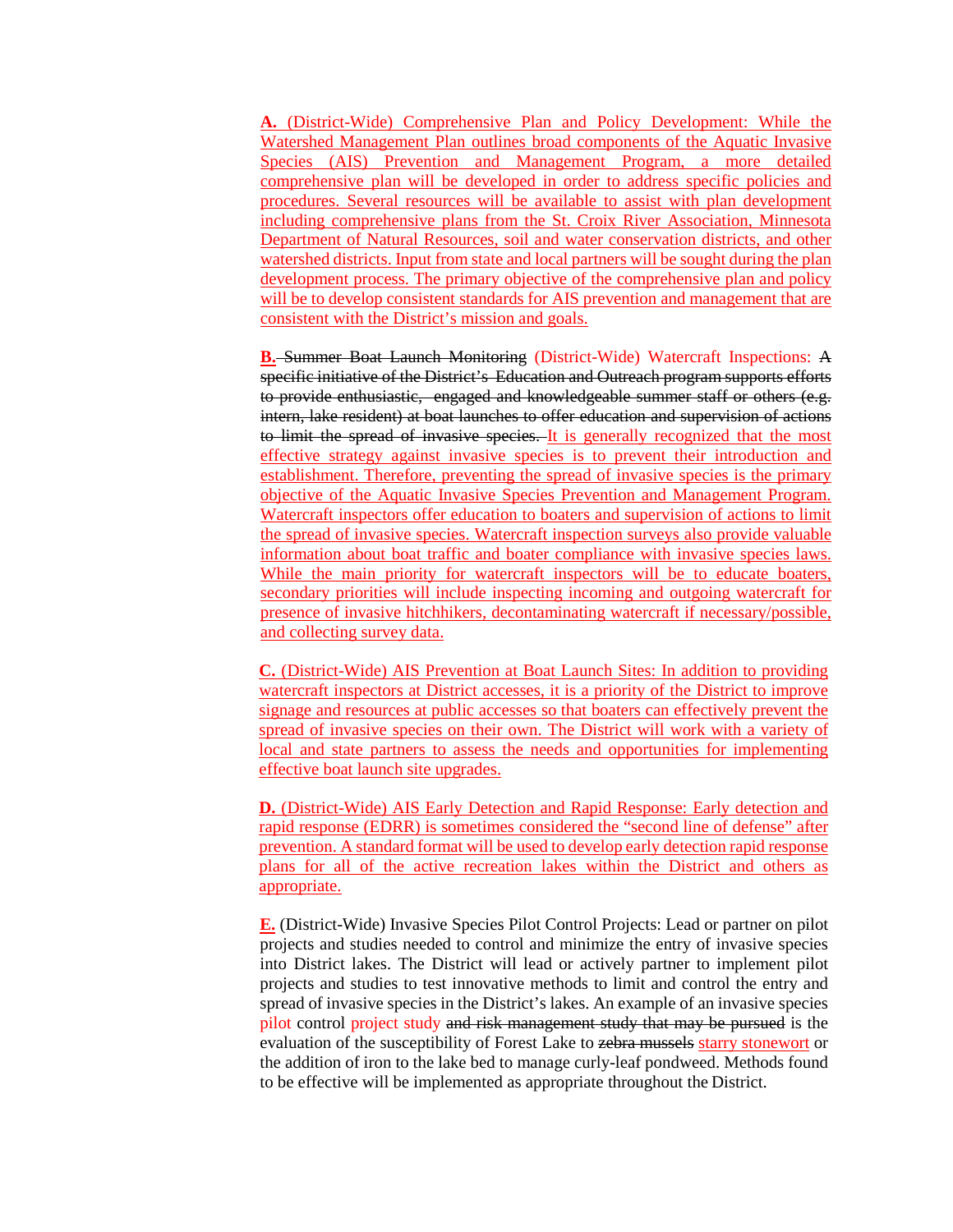**F.** (District-Wide) Point-Intercept Macrophyte Surveys: A survey of aquatic macrophytes will be conducted every five years in District lakes to track the composition and distribution of aquatic vegetation. Aquatic macrophyte surveys provide another metric of lake health, in addition to the water quality data collected by the District. Macrophyte surveys will be coordinated with the Department of Natural Resources.

**G.** (District-Wide) Aquatic Invasive Species Management: Holistically manage aquatic invasive species in District lakes with a view toward the overall health of the lake. Policies and goals in the CLFLWD Watershed Management Plan are designed around the ecological integrity of water resources within the District. Accordingly, the District's involvement in the long-term management of AIS present will be based on the benefit to ecological systems. On an annual basis the District will consider ecological benefit, treatment feasibility, recommendations from the DNR, and public input before pursuing management activities. Specific procedures and priorities for implementing this complex and multi-faceted activity will be detailed under activity 3011-20A Comprehensive Plan and Policy Development.

**H.** (District-Wide) Rough Fish Management: Remove rough fish to limit resuspension of lake bottom materials and reduce internal phosphorus load in District lakes. Rough fish harvests will be conducted on the lake to decrease the rough fish population to a level that does not detrimentally impact the lake water quality. In order to accurately assess the biomass of rough fish in District lakes, fish population surveys and/or assessments will be performed as needed. Several different fish surveying techniques will be considered based on specific needs including but not limited to standard fyke net, mini-fyke net, seining, and electrofishing. The District will coordinate with the MN Department of Natural Resources' timeline for conducting fish surveys in order to prevent duplication of efforts.

#### **Progress Evaluation Metric**

Success in the Aquatic Invasive Species Prevention and Management Program will be measured by metrics including, but not limited to, the annual reduction in coverage and density of invasive species in District lakes and the number of watercraft inspections performed at District accesses. Additional metrics may be developed each year as appropriate.

#### **Potential Partners**

The primary partners for implementation of the Aquatic Invasive Species Prevention and Management Program are local municipalities, counties, soil and water conservation districts, and lake associations.

### **Potential Funding Sources**

A large portion of funding is expected to be through grants and partner organizations, with the remainder through the District's annual levy.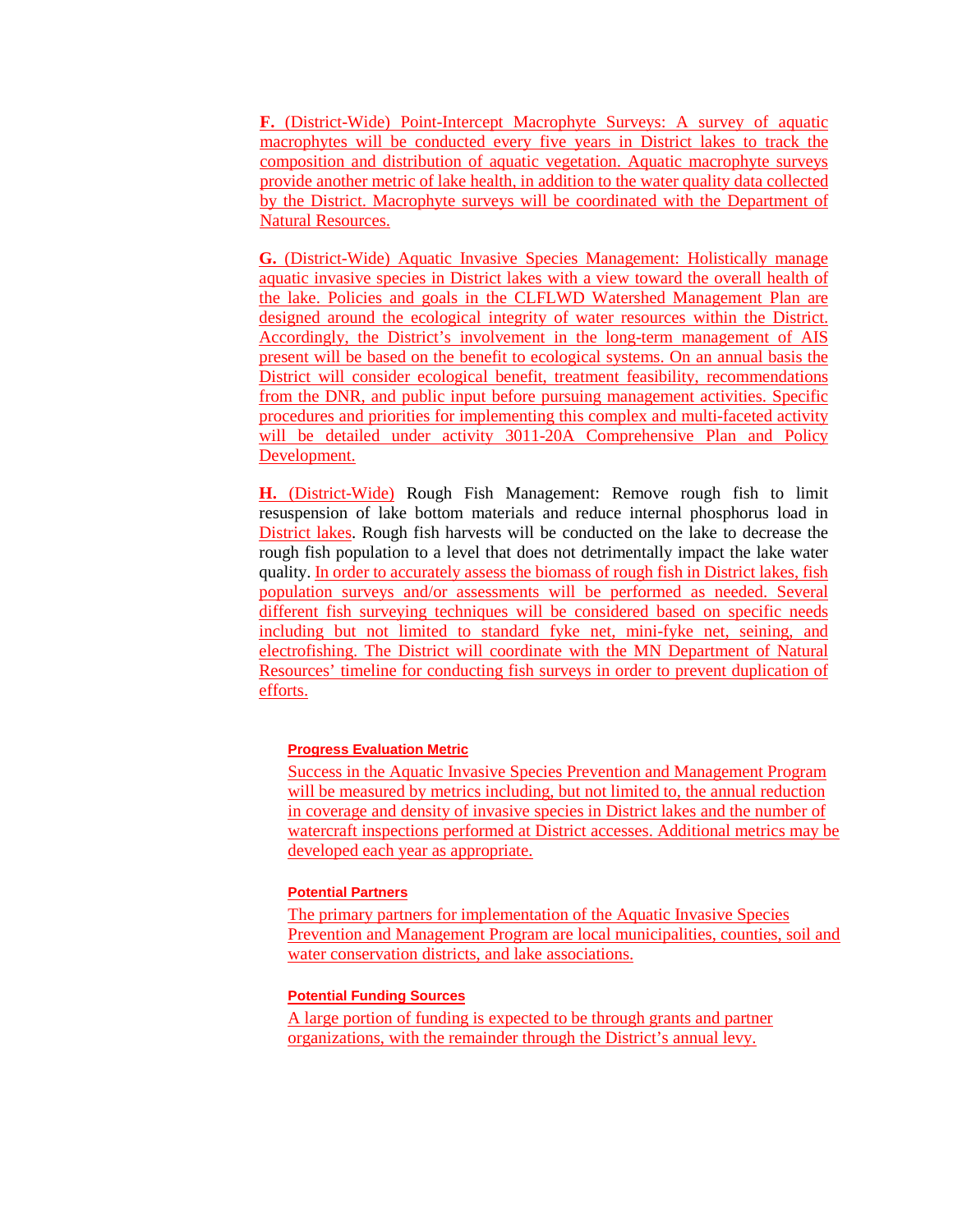# **Section 8 – INTERGOVERNMENTAL COORDINATION AND IMPACT**

| <b>Municipality</b> | Watersheds<br>within<br><b>Municipality</b>   | Date of<br>Watershed<br><b>Plan Update</b> | <b>Required</b><br>Date for<br><b>Local Plan</b><br><b>Adoption</b> | Recommended<br>Date for Local<br><b>Plan Adoption*</b> | <b>Plan Approval</b><br>by CLFLWD<br><b>Board</b>             |
|---------------------|-----------------------------------------------|--------------------------------------------|---------------------------------------------------------------------|--------------------------------------------------------|---------------------------------------------------------------|
| Chisago City        | <b>CLELWD</b>                                 | Nov. 2011                                  | Nov. 2013                                                           | Nov. 2013                                              | Not yet submitted for<br><b>CLFLWD</b> review and<br>approval |
| Chisago Lake<br>Twp | <b>CLFLWD</b>                                 | Nov. 2011                                  | Nov. 2013                                                           | Nov. 2013                                              | Not yet submitted for<br><b>CLFLWD</b> review and<br>approval |
| <b>Forest Lake</b>  | <b>CLFLWD</b><br><b>RCWD</b>                  | Nov. 2011<br><del>Jan. 2010</del>          | Nov. 2013<br>Jan. 2012                                              | Nov. 2013                                              | Not yet submitted for<br><b>CLFLWD</b> review and<br>approval |
| Franconia<br>Twp    | <b>CLFLWD</b>                                 | Nov. 2011                                  | Nov. 2013                                                           | Nov. 2013                                              | Not yet submitted for<br><b>CLFLWD</b> review and<br>approval |
| Scandia             | <b>CLFLWD</b><br><b>CMSCWD</b><br><b>RCWD</b> | Nov. 2011<br>Aug. 2010<br>Jan. 2010        | Nov. 2013<br>Aug. 2012<br>Jan. 2012                                 | Nov. 2013                                              | Jul. 2012                                                     |
| Wyoming             | CLFLWD                                        | Nov. 2011                                  | Nov. 2013                                                           | Nov. 2013                                              | Not yet submitted for<br><b>CLFLWD</b> review and<br>approval |

# **Section 9 – AMENDMENTS TO THIS PLAN**

The Comfort Lake-Forest Lake Watershed District (CLFLWD) Board of Managers intends that this Plan extend through 2021. The CLFLWD may need to revise this Plan prior to the next update for it to remain a useful long-term planning tool. Plan amendments will be needed if significant changes are required involving goals, policies, administrative procedures, funding or the capital improvement program, or if problems arise that are not addressed in the Plan. This Plan will remain in full effect through 2021 unless an updated plan is approved by BWSR prior to that date. Plan amendments may be proposed to the CLFLWD Board by any agency, person, county, city or township, but only the CLFLWD Board may initiate the amendment process. All proposed plan amendments must be submitted to the Board in writing, along with a statement of the problem, rational for the amendment and an estimate of associated costs.

Technical information (i.e. from District initiated studies and monitoring and new data from District partners) will require frequent updating. The CLFLWD intends to post this updated information on the District website. Technical information that results in new action items will be incorporated into District operations through implementation of the District's programs, projects and watershed management strategies as appropriate. Generally, these technical updates and studies are considered part of the normal District operations consistent with the intent of the 2010 Plan and will not trigger a Plan amendment. This includes implementation projects resulting from "Focused" and "Impaired" watershed management activities that include a public input process. However, when the new technical information or study findings result in a significant policy change, or the District intends to initiate a program or construct a capital improvement not sufficiently identified in the 2010 Plan, a plan amendment isrequired.

This plan provides the framework to implement this work by identifying issues, goals, policies and action items. A plan amendment is not required for changes such as:

• Formatting or reorganizing the plan;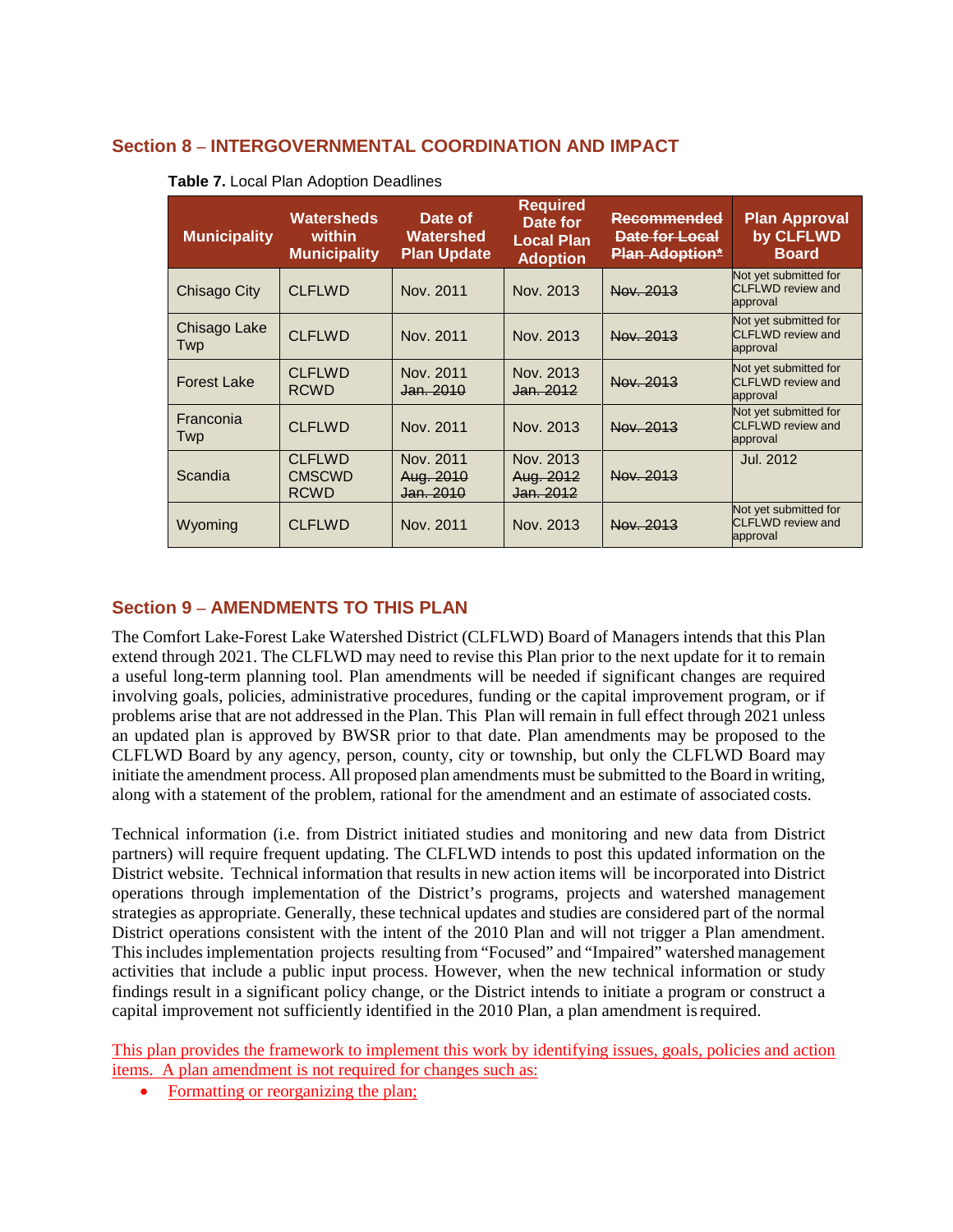- Revising a procedure meant to streamline administration of the plan;
- Clarifying existing plan goals or policies;
- Including additional data not requiring interpretation;
- Expanding public process; or
- Adjusting how the CLFLWD will carry out program activities within its discretion.

All changes not requiring an amendment will be distributed in accordance with Minnesota Rules 8410.0140, subpart 5. The CLFLWD will maintain a distribution list of agencies and individuals who have received copies of the plan and will distribute copies of the changes to all on the distribution list and post the changes on the CLFLWD website within 30 days of adoption.

All amendments to a plan must adhere to the review process provided in Minnesota Statutes [§103B.231,](https://www.revisor.mn.gov/statutes/?id=103B.231) subdivision 11, except when all of the following have occurred:

- The CLFLWD has sent copies of the amendments to the plan review authorities (defined at Minn. Rules 8410.0020, subp. 16) for review and comment, has identified that the minor amendment procedure is being followed, has directed that comments be sent to the CLFLWD and the board, and has allowed at least 30 days for receipt of comments;
- No county board has filed an objection to the amendments with the CLFLWD and the board within the comment period, or within such longer period as is mutually agreed on by the county and the CLFLWD;
- The board has either agreed that the amendments are minor or failed to act within five working days of the end of the comment period, or within such longer period as is mutually agreed to with the CLFLWD;
- The CLFLWD has held a public meeting to explain the amendments and published a legal notice of the meeting twice, at least seven days and 14 days before the date of the meeting; and
- The amendments are not necessary to make the plan consistent with an approved and adopted county groundwater plan.

The CLFLWD will prepare a plan amendment in a format consistent with Minnesota Rules 8410.0140 (as revised). Draft and final amendments will be sent electronically. A receiving entity may request to receive an amendment in paper format. The rule requires that unless the entire document is redone, all final amendments adopted by the CLFLWD must be in the form of replacement pages for the plan, each page of which must:

- Show deleted text as stricken and new text as underlined for draft amendments being considered;
- Be renumbered as appropriate; and
- Include the effective date of the amendment.

The CLFLWD will maintain a distribution list for copies of the plan. Within 30 days of adopting an amendment, it will distribute copies of the amendment to the distribution list. Generally, the CLFLWD will provide electronic copies of the amendment or make the documents available for public access on the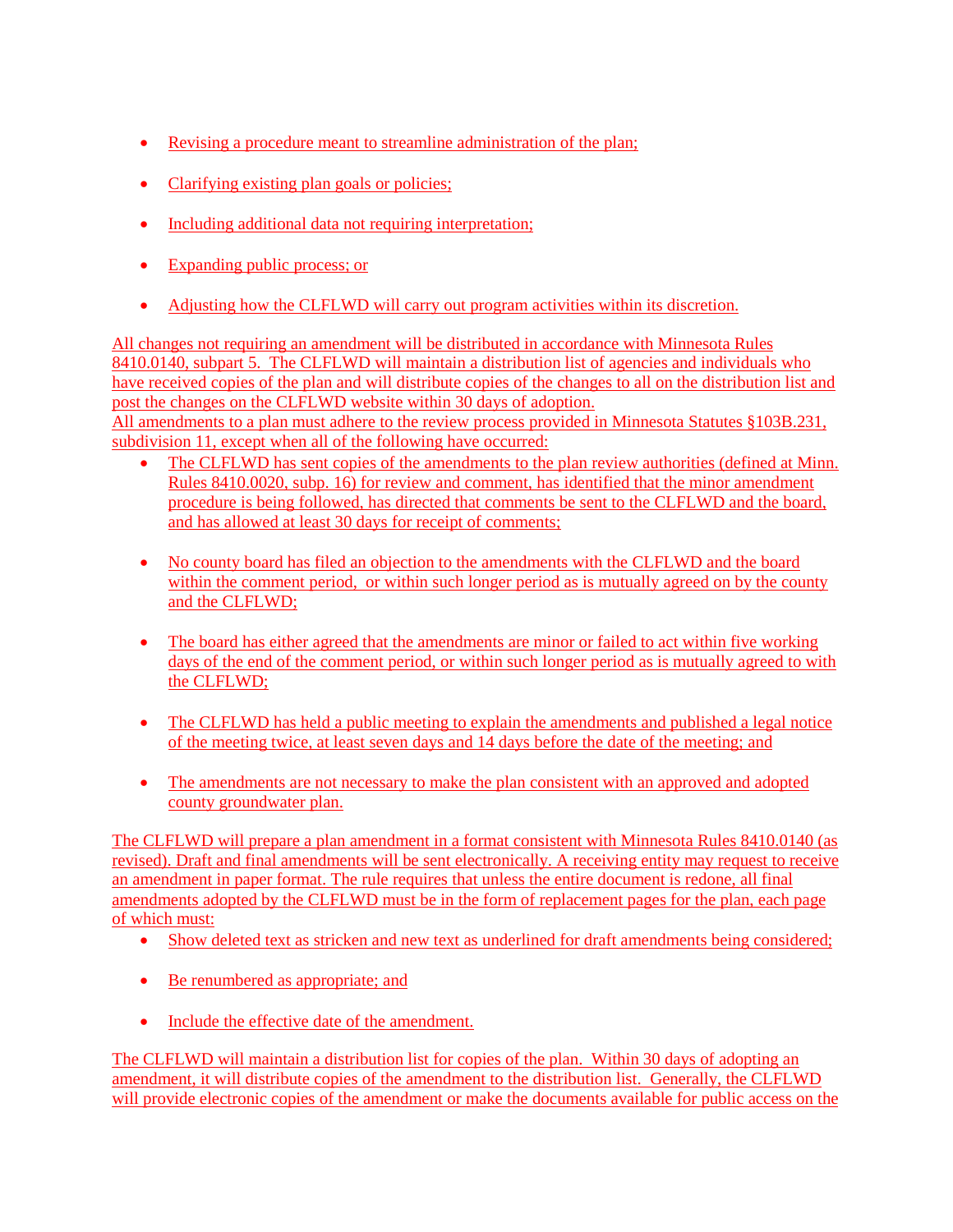#### website. Printed copies will be made available on written request, and printed at the cost of the requester.

Should the CLFLWD or BWSR decide that a general plan amendment is needed, the District will follow the general plan amendment process described in Rule 8410.0140, Subp.2 and MS 103B.231, Subd. 11. The general plan amendment process is the same review process as the process followed for the review of a plan update. The following are examples of situations where a general plan amendment might be required:

- The addition of a capital improvement project that is not included in the 2012 Plan.  $\bullet$
- The establishment of a water management district(s) to collect revenues and pay for  $\bullet$ projects initiated through MS 103B.231, MS 103D.601, 605, 611 or 730.
- The addition of new District programs or initiatives that are inconsistent with District objectives and policies or have the potential to create significant financial impact.

Unless the entire document is reprinted, all amendments adopted by the District will be printed in the form of replacement pages for the plan, each page of which will:

- A. Show deleted text as stricken and new text as underlined on draft amendments being considered; and
- B. Be renumbered as appropriate; and
- C. Include the effective date of the amendment.

The District will maintain a distribution list of agencies and individuals who have received a copy of the plan and will distribute copies of amendments within 30 days of adoption. The District will consider sending drafts of proposal amendments to all plan review authorities to seek their comments before establishing a hearing date or commencing the formal review process.

Minor amendments to this plan may also be needed periodically as new data is collected and resource evaluations are conducted in the District. Minor plan amendments include plan revisions such as clarification or recodification of the Plan and its policies, inclusion of additional data, and other revisions to planned actions that will not adversely affect a local unit of government or diminish the CLFLWD's ability to achieve its plan goals or implementation program.

#### **The CLFLWD will follow the following process for minor plan amendments:**

- The District will send copies of the proposed minor plan amendments to the affected cities and townships, Metropolitan Council, Washington County, the state review agencies, and BWSR for review and comment at least 30 days before a holding a public meeting. The deadline for receipt of review comments will be the date of public meeting.
- The District will hold a public meeting to explain the proposed amendments and publish a legal notice of the meeting twice, at least 7 days and 14 days before the date of the meeting.
- The District will adopt and distribute the amendment after BWSR has either agreed it is a minor amendment or failed to act within 45 days of receipt of the amendment.
- The following are examples of situations when the District would seek a minor plan amendment: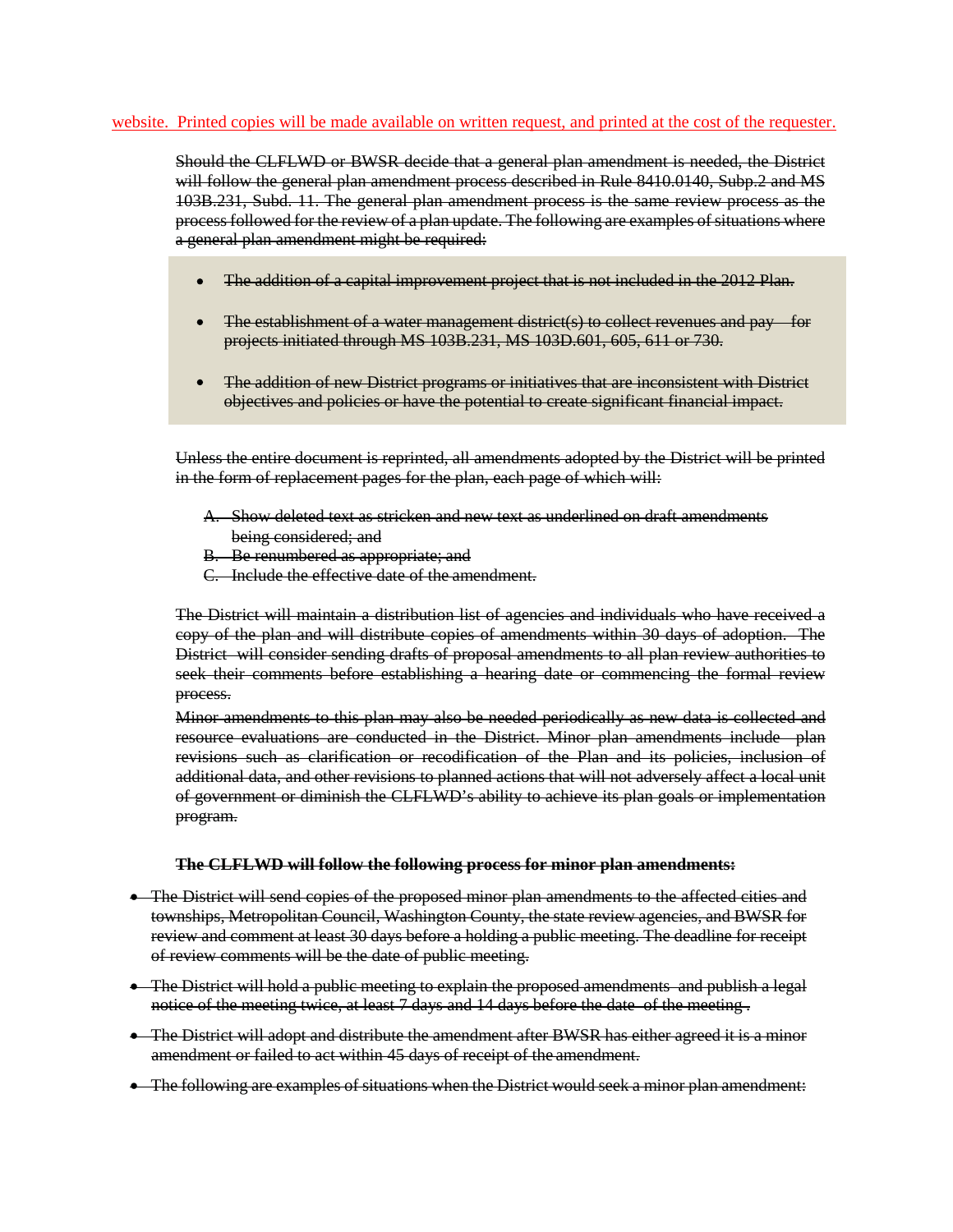- When the share of project cost to be funded through District levy, at any time up until the project is ordered by the Board of Managers, exceeds the amount identified in the Capital Improvement Program (CIP) by more than 25%, adjusted for inflation.
- When District completes an implementation plan or a study that results in projects that are not specifically described in the District's CIP.

# **Goals Table (found in Vol I, pages 13 and 82)**

|                 | <b>Measured Water</b><br>Quality (as of 2016) |                         | 2020<br><b>In-Lake Total</b><br><b>Phosphorus</b><br>Goal     | 2030<br><b>In-Lake Total</b><br><b>Phosphorus</b><br>Goal     | 2040<br><b>In-Lake Total</b><br><b>Phosphorus</b><br>Goal     |
|-----------------|-----------------------------------------------|-------------------------|---------------------------------------------------------------|---------------------------------------------------------------|---------------------------------------------------------------|
| Lake            | <b>5-Year Average</b><br><b>Concentration</b> | <b>Years</b><br>of Data | <b>5-Year Average</b><br><b>Concentration</b><br>at or below: | <b>5-Year Average</b><br><b>Concentration</b><br>at or below: | <b>5-Year Average</b><br><b>Concentration</b><br>at or below: |
| Moody*          | 116 $\mu$ g/l TP                              | 5                       | $60 \mu g/l$ TP                                               | $40 \mu g/l$ TP                                               | $40 \mu g/l$ TP                                               |
| Bone*           | $40 \mu g/l$ TP                               | 5                       | $40 \mu g/l$ TP                                               | 40 30 μg/l TP                                                 | $30 \mu g/l$ TP                                               |
| <b>Birch</b>    | n/a                                           | $\Omega$                | $60 \mu g/l$ TP                                               | $60 \mu g/l$ TP                                               | $60 \mu g/l$ TP                                               |
| School*         | n/a                                           | $\theta$                | $50 \mu g/l$ TP                                               | $40 \mu g/l$ TP                                               | $40 \mu g/l$ TP                                               |
| Little Comfort* | 67 μg/l TP                                    | 5                       | $40 \mu g/l$ TP                                               | $40 \mu g/l$ TP                                               | $30 \mu g/l$ TP                                               |
| Shields*        | 240 μg/l TP                                   | 5                       | $100 \mu g/l$ TP                                              | $60 \mu g/l$ TP                                               | $60 \mu g/l$ TP                                               |
| Sylvan          | $16 \mu g/l$ TP                               | 5                       | $20 \mu g/l$ TP                                               | $20 \mu g/l$ TP                                               | $20 \mu g/l$ TP                                               |
| Forest          | 36 μg/l TP                                    | 5                       | $37 \mu g/l$ TP                                               | 37 33 µg/l TP                                                 | $30 \mu g/l$ TP                                               |
| <b>Heims</b>    | $43 \mu g/1 \text{TP}$                        | $\overline{2}$          | $40 \mu g/1 \text{TP}$                                        | $40 \mu g/1 \text{TP}$                                        | $40 \mu g/1 \text{TP}$                                        |
| Comfort*        | 36 μg/l TP                                    | 5                       | $40 \mu g/l$ TP                                               | $40 \mu g/l$ TP                                               | $30 \mu g/l$ TP                                               |

**Table 3**. Lake water quality goals.

\* Included in the Comfort Lake- Forest Lake Watershed District Six Lakes Total Maximum Daily Load Study (MPCA, 2010).

<sup>8</sup> The Long Term In-Lake Total Phosphorus Goal was established by the CLFLWD Board of Managers and exceeds state standards for lakes defined by the District as active recreation lakes.

<sup>6</sup> The 20-year In-Lake Total Phosphorus Goal is equivalent to the state standards for in-lake water quality established by the Minnesota Pollution Control Agency.

 $^{\text{\tiny{\textup{T}}}}$ For Moody, Bone, School, Little Comfort, Shields, Comfort Lakes from: Lake Total Phosphorus Assimilative Capacity from Comfort Lake- Forest Lake Watershed District Six Lakes Total Maximum Daily Load Study (MPCA, 2010). For all other lakes from: Comfort Lake-Forest Lake

Watershed District (CLFLWD). 2007a. Watershed and Lake Water Quality Modeling Investigation for the Development of a Watershed Capital Improvement Plan. Prepared by Wenck Associates, Inc.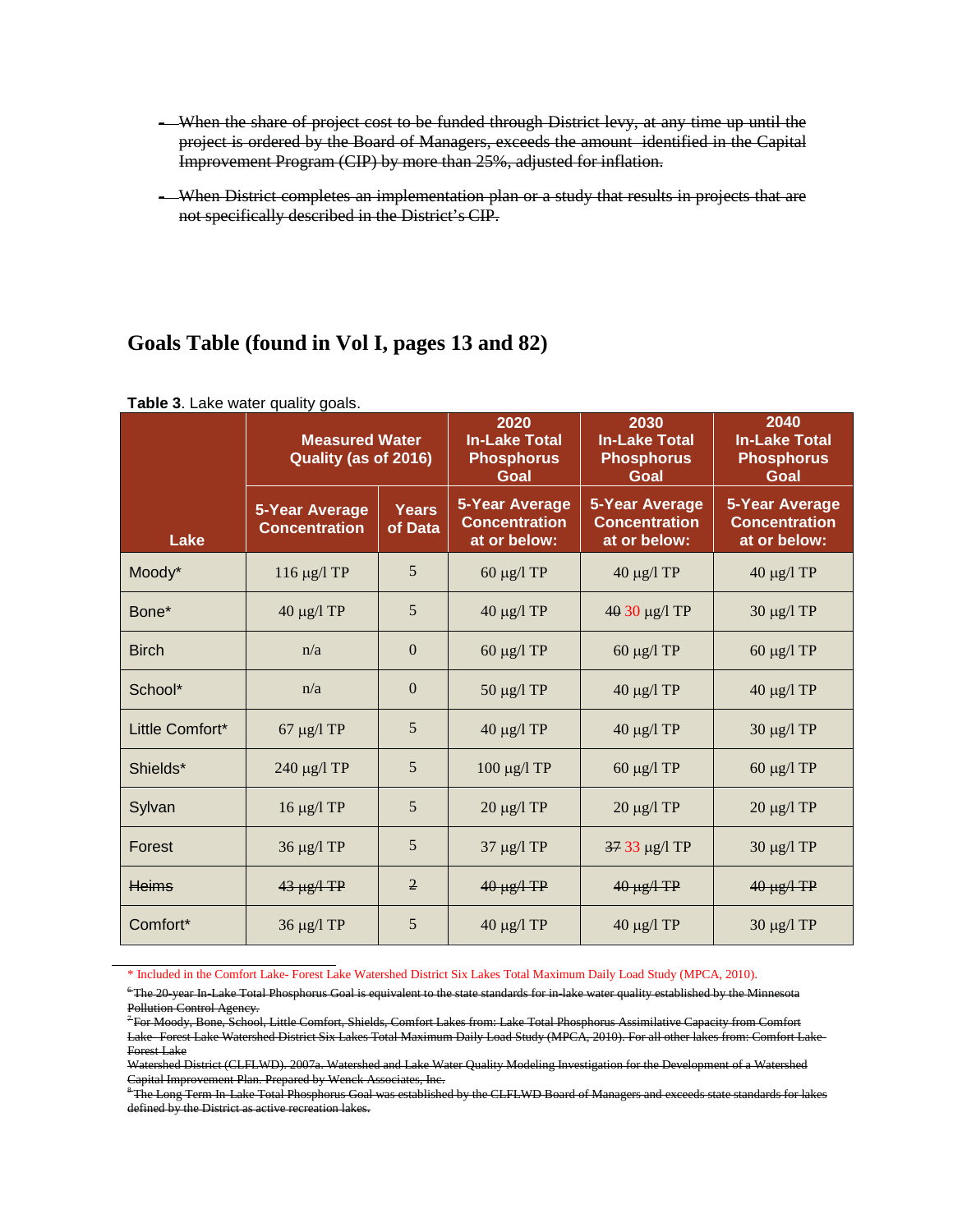# Volume II

# **11.6.4 Active Recreation Lakes**

# **BONE LAKE WATERSHED SUMMARY**

# **Resource Goals**

### **Long Range Goals - Year 2030**

- Maintain a water quality rating of  $\in$  **B**.
- Achieve a five-year mean summer phosphorus concentration at or below  $40\frac{30 \text{ kg}}{L}$  ± 4%.
- Maintain a mean summer secchi depth no less than 4 7 ft.

# **FOREST LAKE WATERSHED SUMMARY**

# **Resource Goals**

### **Plan Short Term Goals– Year 2020**

- Maintain a water quality rating of C.
- Maintain a five-year mean summer phosphorus concentration below 37  $\mu$ g/L  $\pm$  4%.
- Maintain a mean summer secchi depth no less than 5 ft.

### **Long Term Goals - Year 2030**

- Maintain a water quality rating of at least  $C \rightarrow$ .
- Maintain a five-year mean summer phosphorus concentration below  $3733 \mu g/L \pm 4\%$ .
- Maintain a mean summer secchi depth no less than 5 6 ft.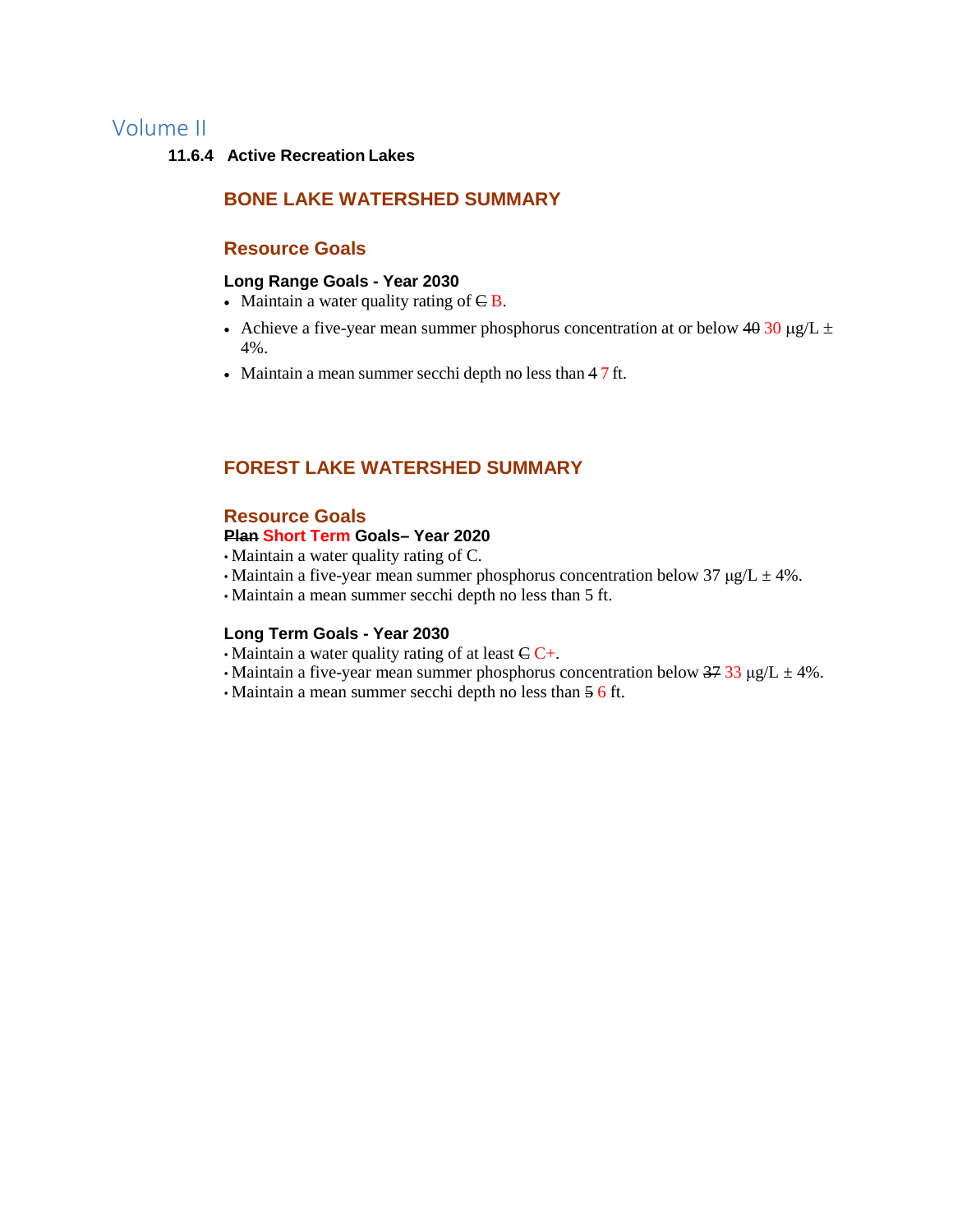|                |                                                                                                                                                |                                 |                                                                                         |                                 |              |                      |                       |                            |                                  |                       |                      |                       |                       | <b>COSTS</b>         |                       |                       |                       |                                                                                                                         |                       |                          |
|----------------|------------------------------------------------------------------------------------------------------------------------------------------------|---------------------------------|-----------------------------------------------------------------------------------------|---------------------------------|--------------|----------------------|-----------------------|----------------------------|----------------------------------|-----------------------|----------------------|-----------------------|-----------------------|----------------------|-----------------------|-----------------------|-----------------------|-------------------------------------------------------------------------------------------------------------------------|-----------------------|--------------------------|
|                | <b>Implementation Initiatives</b>                                                                                                              |                                 | <b>Issue Areas</b>                                                                      |                                 |              | CIP   One-Time/      | <b>Annual</b>         | <b>Timeframe</b>           | 2011                             | 2012                  | 2013                 | 2014                  | 2015                  | 2016                 | 2017                  | 2018                  | 2019                  | 2020                                                                                                                    | 2021                  | <b>10-Year Total</b>     |
|                |                                                                                                                                                |                                 |                                                                                         |                                 |              |                      |                       |                            |                                  |                       |                      |                       |                       |                      |                       |                       |                       |                                                                                                                         |                       |                          |
|                |                                                                                                                                                |                                 |                                                                                         |                                 |              |                      |                       |                            | (current year,<br>for comparisor |                       |                      |                       |                       |                      |                       |                       |                       |                                                                                                                         |                       |                          |
|                | <b>TOTAL COSTS</b>                                                                                                                             |                                 |                                                                                         |                                 |              | \$17,238,000         | \$842,000             |                            | \$961,009                        |                       |                      |                       |                       |                      |                       |                       |                       | \$2,687,579 \$3,014,547 \$2,998,552 \$3,484,800 \$2,836,744 \$3,050,445 \$1,695,258 \$1,894,075 \$1,663,522 \$2,514,559 |                       | \$25,840,082             |
|                | <b>ADMINISTRATION</b>                                                                                                                          |                                 |                                                                                         |                                 |              |                      | \$191,000             |                            | \$190,820                        | \$196,545             | \$202,441            | \$208,514             | \$214,770             | \$221,213            | \$227,849             | \$234,685             | \$241,725             | \$241,725                                                                                                               | \$248,977             | \$2,429,263              |
| 1000           | Administration                                                                                                                                 |                                 |                                                                                         |                                 |              |                      | \$191,000             |                            | \$190,820                        | \$196,545             | \$202,441            | \$208,514             | \$214,770             | \$221,213            | \$227,849             | \$234,685             | \$241,725             | \$241,725                                                                                                               | \$248,977             | \$2,429,263              |
| 1001<br>1002   | <b>Board Administration</b><br><b>General Office Expenses</b>                                                                                  |                                 | $x \mid x \mid x \mid x \mid x \mid x \mid x$<br>x   x   x   x   x   x   x   x          |                                 |              |                      | \$23,400<br>\$21,470  | Annual<br>Annual           | \$23,400<br>\$21,47              | \$24,102<br>\$22,114  | \$24,825<br>\$22,778 | \$25,570<br>\$23,461  | \$26,337<br>\$24,165  | \$27,127<br>\$24,890 | \$27,941<br>\$25,636  | \$28,779<br>\$26,405  | \$29,642<br>\$27,198  | \$29,642<br>\$27,198                                                                                                    | \$30,532<br>\$28,013  | \$297,897<br>\$273,327   |
| 1003           | <b>General Administration</b>                                                                                                                  |                                 | x   x   x   x   x   x   x   x                                                           |                                 |              |                      | \$145,950             | Annual                     | \$145,950                        | \$150,329             | \$154,838            | \$159,484             | \$164,268             | \$169,196            | \$174,272             | \$179,500             | \$184,885             | \$184,885                                                                                                               | \$190,432             | \$1,858,038              |
|                | <b>PROGRAMS</b>                                                                                                                                |                                 |                                                                                         |                                 |              | \$251,000            | \$423,000             |                            | \$226,000                        | \$468,000             | \$449,000            | \$477,000             | \$476,000             | \$496,000            | \$515,000             | \$527,000             | \$627,000             | \$613,000                                                                                                               | \$655,000             | \$5,529,547              |
| 3001A          | <b>District Rules and Rulemaking</b><br><b>Ongoing Initiatives</b>                                                                             | $X$ $X$ $X$                     |                                                                                         | $\mathbf{x}$                    |              | \$5,000              | \$1,000<br>\$1,000    | Annual                     |                                  | \$6,180<br>\$1,030    | \$1,061<br>\$1,061   | \$6,556<br>\$1,093    | \$1,126<br>\$1,126    | \$6,956<br>\$1,159   | \$1,194<br>\$1,194    | \$7,379<br>\$1,230    | \$1,267<br>\$1,267    | \$7,601<br>\$1,267                                                                                                      | \$7,829<br>\$1,305    | \$47,148<br>\$11,731     |
| 3001B          | <b>Rule Implementation Review</b>                                                                                                              |                                 | x x x x x x                                                                             |                                 | $\mathsf{X}$ | \$5,000              |                       | Every other year           |                                  | \$5.150               |                      | \$5,464               |                       | \$5,796              |                       | \$6,149               |                       | \$6,334                                                                                                                 | \$6,524               | \$35,417                 |
| 3002           | Permitting                                                                                                                                     |                                 |                                                                                         |                                 |              | $\Omega$             | \$22,000              |                            | \$20,000                         | \$22,660              | \$23,340             | \$24,040              | \$24,761              | \$25,504             | \$26,269              | \$27,057              | \$27,869              | \$27,869                                                                                                                | \$28,705              | \$278,074                |
| 3002A<br>3002B | <b>Ongoing Initiatives</b><br>Volume Banking Program Oversight                                                                                 | $x \times$                      | $x \mid x \mid x \mid x \mid x \mid x$                                                  | $\vert x \vert$                 | $\mathbf{x}$ |                      | \$20,000<br>\$2,000   | Annual<br>Annual           | \$20,000                         | \$20,600<br>\$2,060   | \$21,218<br>\$2,122  | \$21,855<br>\$2,185   | \$22,510<br>\$2,251   | \$23,185<br>\$2,319  | \$23,881<br>\$2,388   | \$24,597<br>\$2,460   | \$25,335<br>\$2,534   | \$25,335<br>\$2,534                                                                                                     | \$26,095<br>\$2,610   | \$254,613<br>\$23,461    |
| 3003           | <b>Monitoring &amp; Data Assessment</b>                                                                                                        |                                 |                                                                                         |                                 |              | \$103,000            | \$56,000              |                            | \$56,280                         | \$66,208              | \$59,707             | \$70,240              | \$63,344              | \$65,244             | \$76,754              | \$69,217              | \$71,294              | \$81,428                                                                                                                | \$83,871              | \$763,588                |
| 3003A<br>3003B | <b>Ongoing Initiatives</b><br>Develop Monitoring Plan                                                                                          |                                 | $x \mid x \mid x \mid x \mid x$<br>$x \mid x \mid x$                                    | $\vert x \vert$                 | $\mathbf{x}$ | \$15,000             | \$56,000              | Annual<br>2012             | \$56,28                          | \$57,968<br>\$15,450  | \$59,707             | \$61,499              | \$63,344              | \$65,244             | \$67,201              | \$69,217              | \$71,294              | \$71,294                                                                                                                | \$73,433              | \$716,481<br>\$15,450    |
| 3003C<br>3003D | Comprehensive Data Analysis<br>Bone - Birch Tributary and Wetland Monitoring                                                                   | $x \mid x \mid x$               | $x \mid x \mid x$                                                                       | $\vert x \vert$                 |              | \$15,000<br>\$12,000 |                       | Every 3 years<br>2012-2013 |                                  | \$6,180               | \$15,914<br>\$6,365  |                       |                       | \$17,38              |                       |                       | \$19,002              |                                                                                                                         |                       | \$52,304<br>\$12,545     |
| 3003E          | Birch - School - Little Comfort Lake Tributary Monitoring                                                                                      |                                 | $x \mid x \mid x$                                                                       |                                 |              | \$12,000             |                       | 2012-2013                  |                                  | \$6,18                | \$6,365              |                       |                       |                      |                       |                       |                       |                                                                                                                         |                       | \$12,545                 |
| 3003F<br>3003G | Forest Lake Subwatershed Wetland Outlet Monitoring (FL44 subwatershe x  <br><b>Stream Biotic Monitoring</b>                                    |                                 | $\mathbf{x}$<br>$\mathbf{x}$                                                            |                                 |              | \$5,000<br>\$20,000  |                       | 2012-2013<br>2015, 2020    |                                  | \$2,575               | \$2,652              |                       | \$22,510              |                      |                       |                       |                       | \$25,335                                                                                                                | \$26,095              | \$5,227<br>\$73,941      |
| 3003H          | <b>Wetland Monitoring</b>                                                                                                                      |                                 | $\mathbf{x}$                                                                            |                                 |              | \$8,000              |                       | Periodic                   |                                  |                       |                      | \$8,742               |                       |                      | \$9,552               |                       |                       | \$10,134                                                                                                                | \$10,438              | \$38,867                 |
| 30031<br>3003J | Bone Lake Subwatershed Phosphorus Monitoring (NBL17 subwatershed)   x<br>Bone Lake Subwatershed Phosphorus Monitoring (SBL38 subwatershed)   x |                                 | $\mathbf{x}$                                                                            |                                 |              | \$8,000<br>\$8,000   |                       | 2011<br>2012               |                                  | \$8,240               |                      |                       |                       |                      |                       |                       |                       |                                                                                                                         |                       | \$8,240                  |
| 3004           | <b>Non-Point Source Pollution Abatement Grant</b>                                                                                              |                                 |                                                                                         |                                 |              | $\Omega$             | \$271,000             |                            | \$133,000                        | \$278,615             | \$286,973            | \$295,583             | \$304,450             | \$313,584            | \$322,991             | \$332,681             | \$342,661             | \$342,661                                                                                                               | \$352,941             | \$3,306,141              |
| 3004A          | <b>Ongoing Initiatives</b>                                                                                                                     |                                 | $X$ $X$ $X$                                                                             | $X$ $X$ $X$                     |              |                      | \$16,000<br>\$30,000  | Annual                     | \$15,50                          | \$15,965<br>\$30,900  | \$16,444             | \$16,937              | \$17,445              | \$17,969             | \$18,508              | \$19,063              | \$19,635              | \$19,635                                                                                                                | \$20,224              | \$197,325                |
| 3004B<br>3004C | <b>Residential Landowner Grant</b><br>Agricultural and Rural Best Management Practice Incentives/Cost-Share $\vert x \vert x$ x x              |                                 | $x \mid x \mid x$                                                                       | $x \mid x$<br>$x \mid x$        |              |                      | \$30,000              | Annual<br>Annual           | \$58,750                         | \$30,900              | \$31,827<br>\$31,827 | \$32,782<br>\$32,782  | \$33,765<br>\$33,765  | \$34,778<br>\$34,778 | \$35,822<br>\$35,822  | \$36,896<br>\$36,896  | \$38,003<br>\$38,003  | \$38,003<br>\$38,003                                                                                                    | \$39,143<br>\$39,143  | \$410,669<br>\$351,919   |
| 3004D<br>3004E | <b>Commercial/Community Grant</b><br>Municipal Stormwater Remediation Grant                                                                    |                                 | $x \mid x \mid x$<br>$x \mid x \mid x$                                                  | $x \mid x$<br>$x \mid x \mid x$ | YES          |                      | \$45,000<br>\$150,000 | Annual<br>Annual           | \$58,75                          | \$46,350<br>\$154,500 | \$47,74<br>\$159,135 | \$49,173<br>\$163,909 | \$50,648<br>\$168,826 | \$52,16<br>\$173,891 | \$53,732<br>\$179,108 | \$55,344<br>\$184,481 | \$57,005<br>\$190,016 | \$57,00<br>\$190,016                                                                                                    | \$58,715<br>\$195,716 | \$586,629<br>\$1,759,597 |
|                | <b>Education and Outreach</b>                                                                                                                  |                                 |                                                                                         |                                 |              | \$18,000             | \$29,000              |                            | \$16,900                         | \$48,307              | \$30,660             | \$31,580              | \$32,527              | \$33,503             | \$34,508              | \$35,543              | \$36,610              | \$36,610                                                                                                                | \$61,194              | \$397,942                |
| 3005A          | <b>Ongoing Initiatives</b>                                                                                                                     |                                 | $x \mid x \mid x \mid x \mid x \mid x$                                                  |                                 |              |                      | \$17,000              | Annual                     | \$16,900                         | \$17,407              | \$17,929             | \$18,467              | \$19,021              | \$19,592             | \$20,179              | \$20,785              | \$21,408              | \$21,408                                                                                                                | \$22,051              | \$215,148                |
| 3005B<br>3005C | Summer Intern at Boat Launches<br>Standard Project Signage                                                                                     | $\mathbf{x}$                    | $x \mid x \mid x \mid x \mid x \mid x$                                                  | $\vert x \vert$                 |              | \$18,000             | \$10,000              | Annual<br>2012, 2021       |                                  | \$10,300<br>\$18,540  | \$10,609             | \$10,927              | \$11,255              | \$11,593             | \$11,941              | \$12,299              | \$12,668              | \$12,668                                                                                                                | \$13,048<br>\$23,486  | \$117,306<br>\$42,026    |
| 3005D          | <b>Local Student Engagement</b>                                                                                                                |                                 | $x \mid x \mid x \mid x \mid x \mid x \mid x$                                           |                                 |              |                      | \$2,000               | Annual                     |                                  | \$2,060               | \$2,122              | \$2,185               | \$2,251               | \$2,319              | \$2,388               | \$2,460               | \$2,534               | \$2,534                                                                                                                 | \$2,610               | \$23,461                 |
| 3006<br>3006A  | <b>Technical Resource Sharing + Interagency Communication</b>                                                                                  |                                 |                                                                                         |                                 |              | \$125,000            | \$15,000              |                            |                                  | \$14,935              | \$15,383             | \$15,845              | \$16,320              | \$16,809             | \$17,314              | \$17,833              | \$109,576             | \$79,173                                                                                                                | \$81,548              | \$384,736                |
| 3006B          | <b>Ongoing Initiatives</b><br>Provide Comment on Municipal Variance Requests                                                                   |                                 | $x$ $x$ $x$ $x$ $x$ $x$ $x$ $x$<br>$x \mid x \mid x \mid x \mid x \mid x$               |                                 |              |                      | \$2,000<br>\$5,000    | Annual<br>Annual           |                                  | \$2,060<br>\$5,150    | \$2,122<br>\$5,305   | \$2,185<br>\$5,464    | \$2,251<br>\$5,628    | \$2,319<br>\$5,796   | \$2,388<br>\$5,970    | \$2,460<br>\$6,149    | \$2,534<br>\$6,334    | \$2,534<br>\$6,334                                                                                                      | \$2,610<br>\$6,524    | \$23,461<br>\$58,653     |
| 3006C<br>3006D | Modeling<br>Geographic Information Systems (GIS)                                                                                               |                                 | $x \mid x \mid x \mid x \mid$<br>$x \mid x \mid x \mid x \mid$                          |                                 | $\mathbf{x}$ |                      | \$5,000<br>\$2,000    | Annual<br>Annual           |                                  | \$5,150<br>\$2,060    | \$5,305<br>\$2,122   | \$5,464<br>\$2,185    | \$5,628<br>\$2,251    | \$5,796<br>\$2,319   | \$5,970<br>\$2,388    | \$6,149<br>\$2,460    | \$6,334<br>\$2,534    | \$6,334<br>\$2,534                                                                                                      | \$6,524<br>\$2,610    | \$58,653<br>\$23,461     |
| 3006E          | <b>District Web Mapper</b>                                                                                                                     |                                 | $x \mid x \mid x \mid x \mid x \mid x \mid x$                                           |                                 |              | \$5,000              | \$1,000               | 2011                       |                                  | \$515                 | \$530                | \$546                 | \$563                 | \$580                | \$597                 | \$615                 | \$633                 | \$633                                                                                                                   | \$652                 | \$5,865                  |
| 3006F          | Watershed Management Plan Update                                                                                                               |                                 | $x \mid x \mid x \mid x \mid x \mid x \mid x$                                           |                                 |              | \$120,000            |                       | 2019-2021                  |                                  |                       |                      |                       |                       |                      |                       |                       | \$91,207              | \$60,805                                                                                                                | \$62,629              | \$214,642                |
| 3007<br>3006A  | <b>Research</b><br><b>Ongoing Initiatives</b>                                                                                                  |                                 | $\vert \vert$ $\vert$ $\vert$ $\vert$ $\vert$ $\vert$ $\vert$ $\times$ $\vert$ $\times$ |                                 |              |                      | \$25,000<br>\$25,000  | Annual                     |                                  | \$25,750<br>\$25,750  | \$26,523<br>\$26,523 | \$27,318<br>\$27,318  | \$28,138<br>\$28,138  | \$28,982<br>\$28,982 | \$29,851<br>\$29,851  | \$30,747<br>\$30,747  | \$31,669<br>\$31,669  | \$31,669<br>\$31,669                                                                                                    | \$32,619<br>\$32,619  | \$293,266<br>\$293,266   |
| 3008A          | <b>Measurement of Progress</b><br><b>Ongoing Initiatives</b>                                                                                   |                                 | $x \mid x \mid x \mid x \mid x \mid x \mid x$                                           |                                 |              |                      | \$5,000<br>\$5,000    | Annual                     |                                  | \$5,150<br>\$5,150    | \$5,305<br>\$5,305   | \$5,464<br>\$5,464    | \$5,628<br>\$5,628    | \$5,796<br>\$5,796   | \$5,970<br>\$5,970    | \$6,149<br>\$6,149    | \$6,334<br>\$6,334    | \$6,334<br>\$6,334                                                                                                      | \$6,524<br>\$6,524    | \$58,653<br>\$58,653     |
|                |                                                                                                                                                |                                 |                                                                                         |                                 |              |                      |                       |                            |                                  |                       |                      |                       |                       |                      |                       |                       |                       |                                                                                                                         |                       |                          |
| 3009A          | <b>Grant Research and Preparation</b><br><b>Ongoing Initiatives</b>                                                                            |                                 | .                                                                                       |                                 |              |                      |                       | Annual                     |                                  |                       |                      | $\sim$                |                       | <b>COL</b>           |                       |                       | $\sim$                |                                                                                                                         |                       |                          |
| 3010A          | <b>Operations and Maintenance</b><br><b>Ongoing Initiatives</b>                                                                                |                                 |                                                                                         |                                 |              |                      |                       | Annual                     | <b>Section</b>                   |                       | <b>Contract</b>      | <b>PAGE</b>           |                       | <b>COL</b>           |                       | re la                 | $\sim$                |                                                                                                                         | $\sim$                |                          |
|                |                                                                                                                                                |                                 | .                                                                                       |                                 |              |                      |                       |                            |                                  |                       |                      |                       |                       |                      |                       |                       |                       |                                                                                                                         |                       |                          |
| 3011A          | <b>Aquatic Invasive Species Prevention and Management</b><br>Comprehensive Plan and Policy Development                                         | $\mathbf{x}$                    |                                                                                         |                                 |              |                      |                       | Annual                     |                                  |                       |                      | <b>Section</b>        |                       |                      |                       |                       |                       |                                                                                                                         |                       |                          |
| 3011B<br>3011C | (District-Wide) Watercraft Inspections<br>(District-Wide) Boat Launch Site Educational Materials                                               | $\mathbf{x}$<br>$\mathbf{x}$    |                                                                                         |                                 |              |                      |                       | Annual<br>Annual           |                                  |                       |                      |                       |                       |                      |                       |                       |                       |                                                                                                                         |                       |                          |
| 3011D          | (District-Wide) Early Detection and Rapid Response                                                                                             | $\mathbf{x}$                    |                                                                                         |                                 |              |                      |                       | Annual                     |                                  |                       |                      |                       |                       |                      |                       |                       |                       |                                                                                                                         |                       |                          |
| 3011E<br>3011F | (District-Wide) Invasive Species Pilot Control Projects<br>Point-Intercept Macrophyte Surveys                                                  | $\vert x \vert$<br>$\mathbf{x}$ |                                                                                         |                                 |              |                      |                       | Annual<br>Annual           |                                  |                       |                      |                       |                       |                      |                       |                       |                       |                                                                                                                         |                       |                          |
| 3011G          | Aquatic Invasive Species Management<br>3011H Rough Fish Management                                                                             | $\vert x \vert$<br>$\mathbf{x}$ |                                                                                         |                                 |              |                      |                       | Annual<br>Annual           |                                  |                       |                      |                       |                       |                      |                       |                       |                       |                                                                                                                         |                       |                          |
|                |                                                                                                                                                |                                 |                                                                                         |                                 |              |                      |                       |                            |                                  |                       |                      |                       |                       |                      |                       |                       |                       |                                                                                                                         |                       |                          |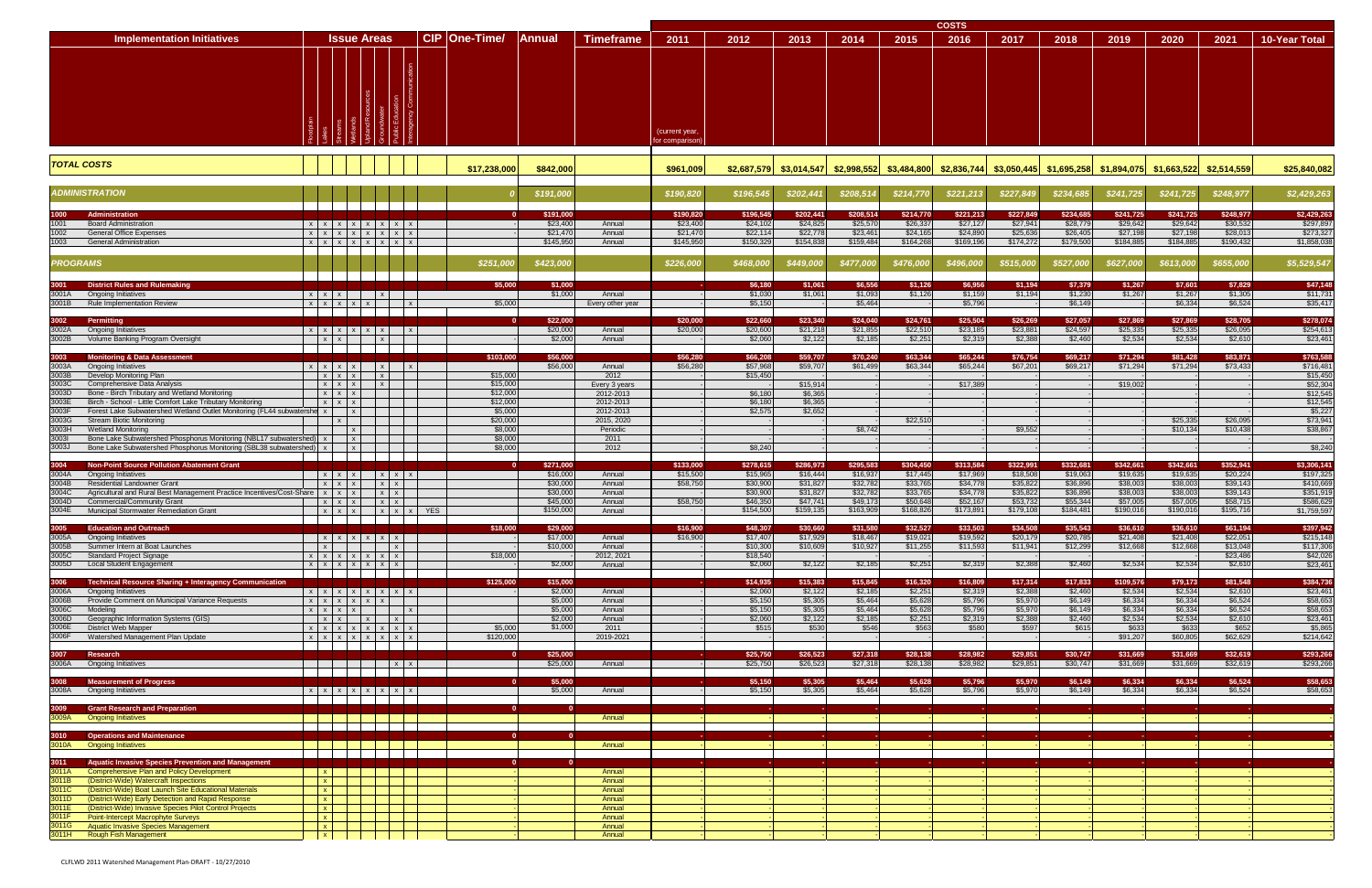|                                   |                    |                           |                         |                  | <b>COSTS</b>                     |      |      |      |      |      |                                                                                     |      |      |      |                           |                            |  |
|-----------------------------------|--------------------|---------------------------|-------------------------|------------------|----------------------------------|------|------|------|------|------|-------------------------------------------------------------------------------------|------|------|------|---------------------------|----------------------------|--|
| <b>Implementation Initiatives</b> | <b>Issue Areas</b> | CIP One-Time/             | Annual                  | <b>Timeframe</b> | 2011                             | 2012 | 2013 | 2014 | 2015 | 2016 | 2017                                                                                | 2018 | 2019 | 2020 | 2021                      | <b>10-Year Total</b>       |  |
|                                   |                    |                           |                         |                  | (current year,<br>for comparison |      |      |      |      |      |                                                                                     |      |      |      |                           |                            |  |
| <b>DOO IFOTO</b>                  |                    | <b><i>Alaman Anal</i></b> | <b><i>CARRA BAR</i></b> |                  | <b><i>American</i></b>           |      |      |      |      |      | المسمعهم نمامهم مممم التسليم ممامعته مترمم امسلمها مراجع بمحمد البريعية ممممم ممممم |      |      |      | التسم منميم لما المستحمصة | <b><i>ALAMANA ARAL</i></b> |  |

| <b>PROJECTS</b> |                                                                                                                           |              |                              |  |            | \$16,987,00           | \$228,000 |              | \$544,00  | \$2,023,229 | \$2,363,155         | \$2,313,412 | \$2,793,738 | \$2,119,153 | \$2,307,74  | \$933,96  | \$1,025,070 | \$808,453 | \$1,610,351 | \$18,842,281          |
|-----------------|---------------------------------------------------------------------------------------------------------------------------|--------------|------------------------------|--|------------|-----------------------|-----------|--------------|-----------|-------------|---------------------|-------------|-------------|-------------|-------------|-----------|-------------|-----------|-------------|-----------------------|
|                 | <b>Floodplain</b>                                                                                                         |              |                              |  |            |                       |           |              |           |             |                     |             |             |             |             |           |             |           |             |                       |
| 5140A           | Sunrise River Water Quality/Quantity Regional Stormwater Project $x \mid x \mid x \mid x \mid x \mid$                     |              |                              |  |            | see 5228H             | see 5229A | 2012-2016    |           |             |                     |             |             |             |             |           |             |           |             |                       |
|                 |                                                                                                                           |              |                              |  |            |                       |           |              |           |             |                     |             |             |             |             |           |             |           |             |                       |
| 5200            | Lakes                                                                                                                     |              |                              |  |            | \$14.074.000          | \$224,000 |              | \$441.000 | \$1,549,635 | \$2,256,216         | \$2,057,933 | \$1.634.914 | \$1,791,542 | \$2,209,116 | \$930.769 | \$914,101   | \$95,768  | \$1,606,959 | \$15,487.952          |
| 5220A<br>5220B  | Volume Control Facility Planning & Design                                                                                 |              | $\mathsf{x}$                 |  |            | \$70,000<br>\$700,000 |           | 2018<br>2019 |           |             |                     |             |             |             |             | \$86,091  | \$886,739   |           |             | \$86,091<br>\$886,739 |
| 5220C           | Volume Control Facility Implementation<br>Invasive Species Control Pilot Projects                                         | $\mathsf{x}$ | $\mathsf{x}$                 |  | <b>YES</b> | \$40,000              |           | 2017         |           |             |                     |             |             |             | \$47,76     |           |             |           |             | \$47,762              |
| 5220D           | <b>Chemical Treatment of Inflows</b>                                                                                      |              | $\mathsf{x}$                 |  | <b>YES</b> | \$1,000,000           | \$200,000 | unscheduled  |           |             |                     |             |             |             |             |           |             |           |             |                       |
| 5221A           | (Moody) Moody Lake Inlet Fish Barrier                                                                                     |              | $\times$                     |  | <b>YES</b> | \$75,000              |           | 2011         | \$75,000  | \$77,25     |                     |             |             |             |             |           |             |           |             | \$152,250             |
| 5221B           | (Moody) Moody Lake Diagnostic Study Implementation                                                                        |              | $\mathbf{x}$                 |  |            |                       |           |              |           |             |                     |             |             |             |             |           |             |           |             |                       |
| 5221C           | (Moody) Alum Treatment                                                                                                    |              | $\times$                     |  |            | \$54,000              |           | 2011         | \$37,000  |             |                     |             |             |             |             |           |             |           |             | \$37,000              |
| 5222A           | (Bone) Bone Lake Inlet and Outlet Fish Barriers                                                                           |              | $\mathbf{x}$                 |  | <b>YES</b> | \$210,000             |           | 2012         |           | \$216,30    |                     |             |             |             |             |           |             |           |             | \$216,300             |
| 5222B           | (Bone) Bone Lake Infiltration Basin Planning and Design (SBL07)                                                           |              | $\mathsf{x}$                 |  |            | \$65,000              |           | 2012         |           | \$66,950    |                     |             |             |             |             |           |             |           |             | \$66,950              |
| 5222C           | (Bone) Bone Lake Infiltration Basin Implementation (SBL07)<br>(Bone) Shoreline Survey                                     |              | $\mathsf{x}$<br>$\mathbf{x}$ |  | <b>YES</b> | \$425,000<br>\$8,700  |           | 2013<br>2014 |           |             | \$450,883           | \$9,50      |             |             |             |           |             |           |             | \$450,883<br>\$9,507  |
| 5222D<br>5222E  | (Bone) Alum Treatment                                                                                                     |              | $\mathsf{X}$                 |  |            | \$260,000             |           | 2013         |           |             | \$275,834           |             |             |             |             |           |             |           |             | \$275,834             |
| 5222F           | (Bone) Bone Lake Diagnostic Study Implementation                                                                          |              | $\mathbf{x}$                 |  |            |                       |           |              |           |             |                     |             |             |             |             |           |             |           |             |                       |
| 5225A           | (Little Comfort) Phos. Source Assessment & Implementation Plan                                                            |              | $\mathsf{x}$                 |  |            |                       | \$22,500  | 2012, 2017   |           | \$23,17     |                     |             |             |             | \$26.86     |           |             |           |             |                       |
| 5225B           | (Little Comfort) Shoreline Survey                                                                                         |              | $\times$                     |  |            | \$5,200               |           | 2013         |           |             | \$5,51              |             |             |             |             |           |             |           |             | \$5,517               |
| 5225C           | (Little Comfort) Alum Treatment                                                                                           |              | $\times$                     |  |            | \$54,000              |           | 2020         |           |             |                     |             |             |             |             |           |             | \$68,406  |             | \$68,406              |
| 5225D           | (Little Comfort) Little Comfort L. Phosphorus Source Assess. Impl.                                                        |              | $\mathbf{x}$                 |  |            |                       |           |              |           |             |                     |             |             |             |             |           |             |           |             |                       |
| 5226A           | (Shields) Feasibility Study - Biomanipulation                                                                             |              | $\mathsf{x}$                 |  |            | \$34,000              |           | 2017         |           |             |                     |             |             |             | \$40.59     |           |             |           |             | \$40,598              |
| 5226B<br>5226C  | (Shields) Shoreline Survey                                                                                                |              | $\times$                     |  |            | \$5,200               |           | 2018         |           |             |                     |             |             |             |             | \$6,395   |             |           |             | \$6,395               |
| 5226D           | (Shields) Shields Lake Diagnostic Study and Implementation Plan<br>(Shields) Shields Lake Diagnostic Study Implementation |              | $\mathbf{x}$<br>$\mathbf{x}$ |  |            |                       |           |              |           |             |                     |             |             |             |             |           |             |           |             |                       |
| 5227A           | (Sylvan) Stormwater and Shoreline BMP Planning                                                                            |              | $\mathsf{x}$                 |  |            | \$15,000              |           | 2014         |           |             |                     | \$16,39     |             |             |             |           |             |           |             | \$16,391              |
| 5227B           | (Sylvan) Stormwater and Shoreline BMP Implementation                                                                      |              | $\mathsf{x}$                 |  | <b>YES</b> | \$80,000              |           | 2015         |           |             |                     |             | \$90,04     |             |             |           |             |           |             | \$90.041              |
| 5227C           | (Sylvan) Shoreline Survey                                                                                                 |              | $\mathbf{x}$                 |  |            | \$5,800               |           | 2016         |           |             |                     |             |             | \$6,72      |             |           |             |           |             | \$6,724               |
| 5228A           | (Forest) Diagnostic Study and Implementation Plan                                                                         |              | $\mathsf{x}$                 |  |            | \$120,000             |           | 2016         |           |             |                     |             |             | \$139,11    |             |           |             |           |             | \$139,113             |
| 5228B           | (Forest) Forest Lake Diagnostic Study Implementation                                                                      |              | $\mathsf{x}$                 |  | <b>YES</b> | \$800,000             |           | 2018-2020    |           |             |                     |             |             |             |             |           |             |           |             |                       |
| 5228C           | (Forest) Urban Stormwater Retrofit Planning & Design (FL01, FL81)                                                         |              | $\mathsf{x}$                 |  |            | \$50,000              |           | 2017         |           | \$51,500    |                     |             |             |             |             |           |             |           |             | \$51,500              |
| 5228D           | (Forest) Urban Stormwater Retrofit Implementation (FL01, FL81)                                                            |              | $\mathsf{x}$                 |  | <b>YES</b> | \$600,000             |           | 2018         |           | \$618,00    |                     |             |             |             | \$716,43    | \$737,924 |             |           |             | \$2,072,356           |
| 5228E<br>5228F  | (Forest) Shoreline Survey<br>(Forest) Imperial Ave Area BMP Design (FL44)                                                 |              | $\mathsf{x}$<br>$\times$     |  |            | \$13,000<br>\$12,000  |           | 2015<br>2017 |           |             |                     |             | \$14,632    |             | \$14.329    |           |             |           |             | \$14,632<br>\$14,329  |
| 5228G           | (Forest) Imperial Ave Area BMP Implementation (FL44)                                                                      |              | $\mathsf{x}$                 |  | <b>YES</b> | \$60,000              |           | 2018         |           |             |                     |             |             |             |             | \$73,792  |             |           |             | \$73,792              |
| 5228H           | (Forest) North Shore Trail BMP Design (FL44)                                                                              |              | $\mathsf{x}$                 |  |            | \$20,000              |           | 2015         |           |             |                     |             | \$22,510    |             |             |           |             |           |             | \$22,510              |
| 52281           | (Forest) North Shore Trail BMP Implementation (FL44)                                                                      |              | $\times$                     |  | <b>YES</b> | \$80,000              |           | 2016         |           |             |                     |             |             | \$92,74     |             |           |             |           |             | \$92,742              |
| 5228J           | (Forest) In-Lake Treatment                                                                                                |              | $\mathsf{x}$                 |  |            | \$1,230,000           |           | 2021         |           |             |                     |             |             |             |             |           |             |           | \$1,604,871 | \$1,604,871           |
| 5228K           | (Forest) WJD 6 Assessment and Implementation Plan                                                                         |              | $\mathbf{x}$                 |  |            |                       |           |              |           |             |                     |             |             |             |             |           |             |           |             |                       |
| 5228L           | (Forest) WJD 6 Improvements Implementation                                                                                |              | $\mathbf{x}$                 |  | <b>YES</b> |                       |           |              |           |             |                     |             |             |             |             |           |             |           |             |                       |
| 5229A           | (Comfort) Sunrise Regional Stormwater Project Feasibility & Design                                                        |              | $\mathsf{X}$                 |  |            | \$330,000             |           | 2011         | \$329.00  |             |                     |             |             |             |             |           |             |           |             | \$329,000             |
| 5229B           | (Comfort) Sunrise Regional Stormwater Project Implementation                                                              |              | $\mathsf{x}$<br>$\times$     |  | <b>YES</b> | \$990,000             |           | 2012-2016    |           | \$203,94    | \$210,058           | \$216,360   | \$222,85    | \$229,53    |             |           |             |           |             | \$1,082,745           |
| 5229C<br>5229D  | (Comfort) Shoreline Survey<br>(Comfort) BMP Feasibility Study for District's Tax Forfeited Land                           |              | $\mathbf{x}$                 |  |            | \$8,500<br>\$50,000   |           | 2013<br>2013 |           |             | \$9,018<br>\$53,045 |             |             |             |             |           |             |           |             | \$9,018<br>\$53,045   |
| 5229E           | (Comfort) BMP Implementation on District's Tax Forfeited Land                                                             |              | $\mathbf{x}$                 |  | <b>YES</b> | \$500,000             |           | 2014         |           |             |                     | \$546,364   |             |             |             |           |             |           |             | \$546,364             |
| 5229F           | (Comfort) Bixby Park Stormwater Ponds Design                                                                              |              | $\mathsf{x}$                 |  |            | \$264,000             |           | 2012         |           | \$271.92    |                     |             |             |             |             |           |             |           |             | \$271,920             |
| 5229G           | (Comfort) Bixby Park Stormwater Treatment Implementation                                                                  |              | $\mathsf{x}$                 |  | <b>YES</b> | \$5,600,000           | \$1,600   | 2013-2017    |           |             | \$1,188,208         | \$1,225,603 | \$1,262,37' | \$1,300,24  | \$1,339,249 | \$1,968   | \$2,027     | \$2,027   | \$2,088     | \$6,323,781           |
| 5299A           | (Heims) Lake Water Quality Study                                                                                          |              | $\times$                     |  |            | \$20,000              |           | 2012         |           | \$20,600    |                     |             |             |             |             |           |             |           |             | \$20,600              |
| 5299B           | (First) Lake Water Quality Study                                                                                          | $\mathsf{x}$ |                              |  |            | \$20,000              |           | 2013         |           |             | \$21,21             |             |             |             |             |           |             |           |             | \$21,218              |
| 5299C           | (Second) Lake Water Quality Study                                                                                         |              | $\mathbf{x}$                 |  |            | \$20,000              |           | 2013         |           |             | \$21,218            |             |             |             |             |           |             |           |             | \$21,218              |
| 5299D<br>5299E  | (Third) Lake Water Quality Study                                                                                          |              | $\times$<br>x                |  |            | \$20,000<br>\$20,000  |           | 2013<br>2014 |           |             | \$21,218            | \$21,855    |             |             |             |           |             |           |             | \$21,218<br>\$21,855  |
| 5299F           | (Fourth) Lake Water Quality Study<br>(Sea) Lake Water Quality Study                                                       |              | $\mathbf{x}$                 |  |            | \$20,000              |           | 2014         |           |             |                     | \$21,855    |             |             |             |           |             |           |             | \$21,855              |
| 5299G           | (Nielsen) Lake Water Quality Study                                                                                        |              | $\mathsf{x}$                 |  |            | \$20,000              |           | 2015         |           |             |                     |             | \$22,510    |             |             |           |             |           |             | \$22,510              |
| 5299H           | (Clear) Lake Water Quality Study                                                                                          |              | $\mathsf{x}$                 |  |            | \$20,000              |           | 2016         |           |             |                     |             |             | \$23,18     |             |           |             |           |             | \$23,185              |
| 52991           | (Twin) Lake Water Quality Study                                                                                           | $\mathsf{x}$ |                              |  |            | \$20,000              |           | 2017         |           |             |                     |             |             |             | \$23,88'    |           |             |           |             | \$23,881              |
| 5299J           | (Cranberry) Lake Water Quality Study                                                                                      | $\mathsf{x}$ |                              |  |            | \$20,000              |           | 2018         |           |             |                     |             |             |             |             | \$24,59   |             |           |             | \$24,597              |
| 5299K           | (Elwell) Lake Water Quality Study                                                                                         |              | $\mathsf{x}$                 |  |            | \$20,000              |           | 2019         |           |             |                     |             |             |             |             |           | \$25,335    |           |             | \$25,335              |
| 5299L           | (Lendt) Lake Water Quality Study                                                                                          |              | x                            |  |            | \$20,000              |           | 2020         |           |             |                     |             |             |             |             |           |             | \$25,335  |             | \$25.335              |
|                 |                                                                                                                           |              |                              |  |            |                       |           |              |           |             |                     |             |             |             |             |           |             |           |             |                       |

| 5300  | Stream:                                                                     |  |  |            | 6464,000                | \$2.400 |      | \$50,264 |      | \$51.140 | \$62,803 | \$308.135 |       | <b>ARA</b> | 1.013 | \$1.013 | \$1,044 | \$478,201 |
|-------|-----------------------------------------------------------------------------|--|--|------------|-------------------------|---------|------|----------|------|----------|----------|-----------|-------|------------|-------|---------|---------|-----------|
| 5340A | (Sunrise) Stream Assessment                                                 |  |  |            | \$48,000                |         | 2012 | \$49,440 |      |          |          |           |       |            |       |         |         | \$49,440  |
| 5340B | (Sunrise) E. coli Source Assessment & Implementation Plan                   |  |  |            | \$10,000                |         | 2015 |          |      |          | \$11,255 |           |       |            |       |         |         | \$11,255  |
| 5340C | (Sunrise) Forest Lake Outlet Channel Design and Restoration                 |  |  | <b>YES</b> | \$50,000<br>\$38,000    |         | 2016 |          |      |          |          |           |       |            |       |         |         |           |
| 5341A | (BBSLC Tributary) Stream Assessment                                         |  |  |            |                         |         | 2014 |          |      | \$41.524 |          |           |       |            |       |         |         | \$41,524  |
| 5341B | (BBSLC Tributary) School-Little Comfort Tributary Stream Restoration Design |  |  |            | $$30,000$<br>$$250,000$ |         | 2015 |          |      |          | \$16,883 | \$17,389  |       |            |       |         |         | \$34,272  |
| 5341C | (BBSLC Tributary) School-Little Comfort Tributary Stream Restoration (LCL04 |  |  | <b>YES</b> |                         | \$800   | 2016 | \$824    | 0.04 |          |          | \$290 746 | \$955 | 5984       |       | \$1.013 | \$1,044 | \$299,203 |
| 5341D | (BBSLC Tributary) E. coli & DO Source Assessment & Imp. Plan                |  |  |            | $$30,000$<br>$$8,000$   |         | 2015 |          |      |          | \$33,765 |           |       |            |       |         |         | \$33,765  |
| 5341E | (BBSLC Tributary) Buffer Survey                                             |  |  |            |                         |         | 2014 |          |      | \$8,742  |          |           |       |            |       |         |         | \$8,742   |